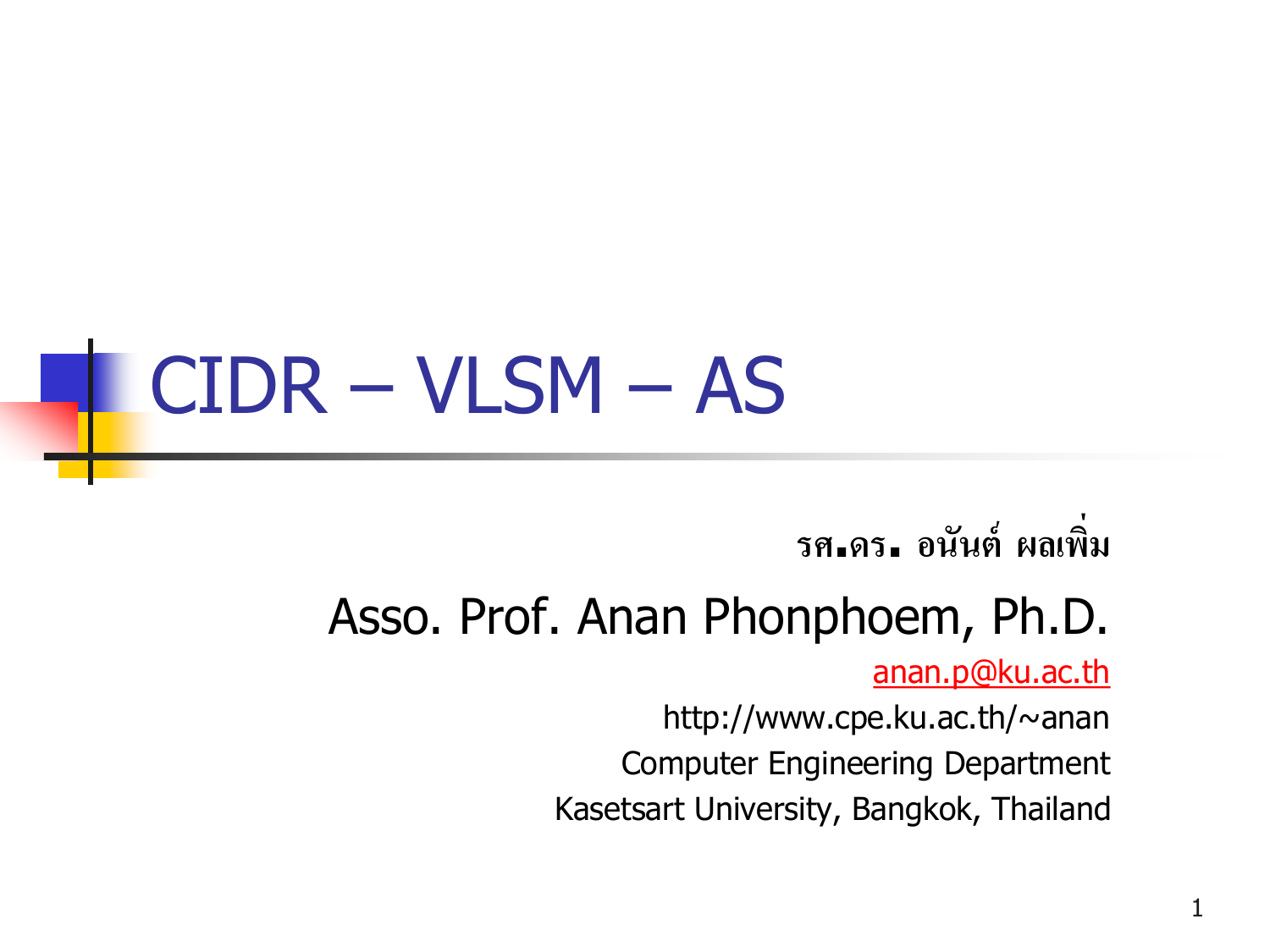

- Classless Interdomain Routing (CIDR)
- Variable Length Subnet Mask (VLSM)
- Autonomous System (AS)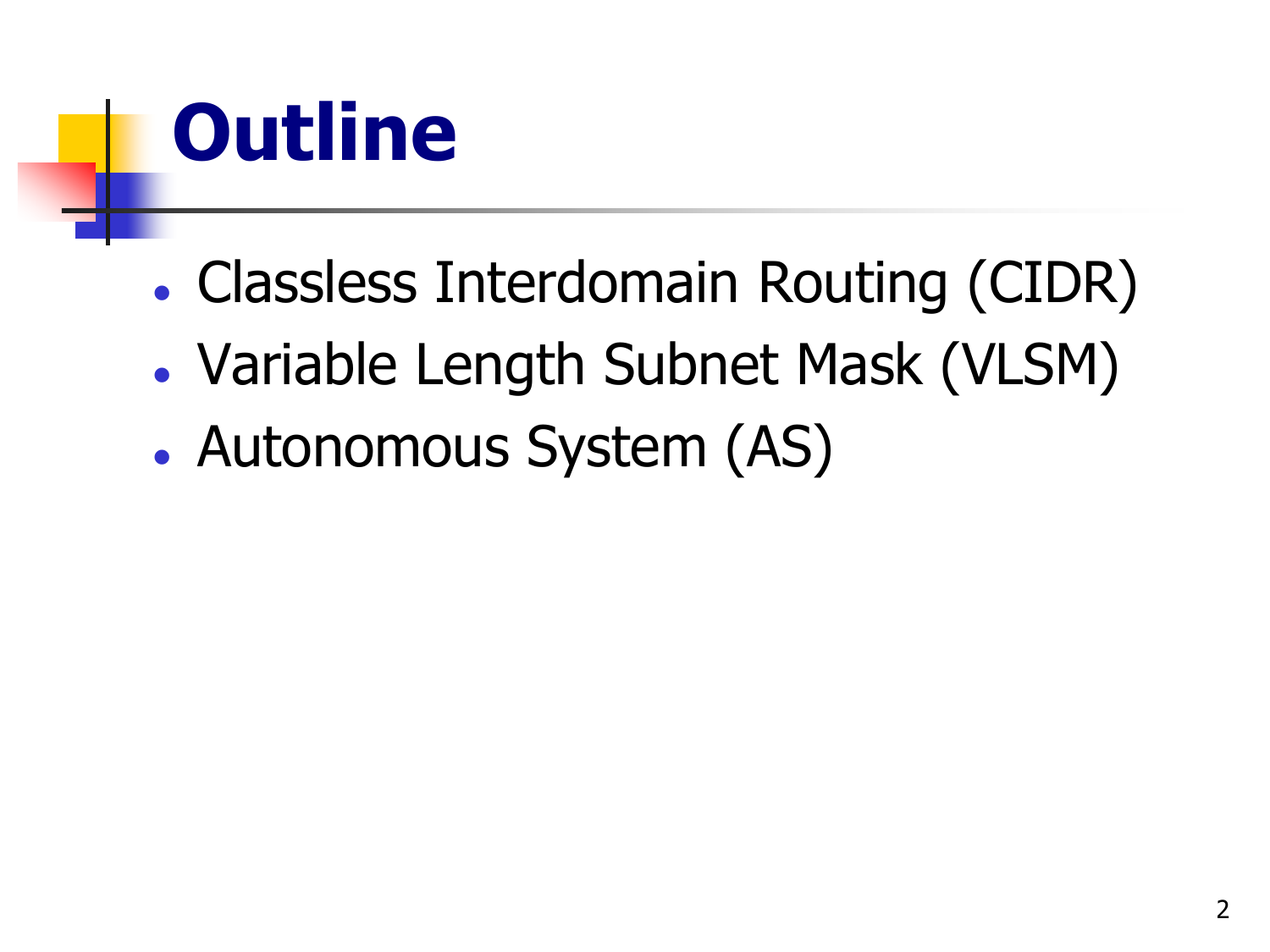# **IP Addresses Revisited**

- Potential exhaustion of IPv4 address space (due to inefficiency)
	- Class B is too big
	- Class C is too small (many are available)
- Growth of back bone routing tables
	- **Lots of small networks causes large routing tables**
	- **Route calculation and management requires high** computational overhead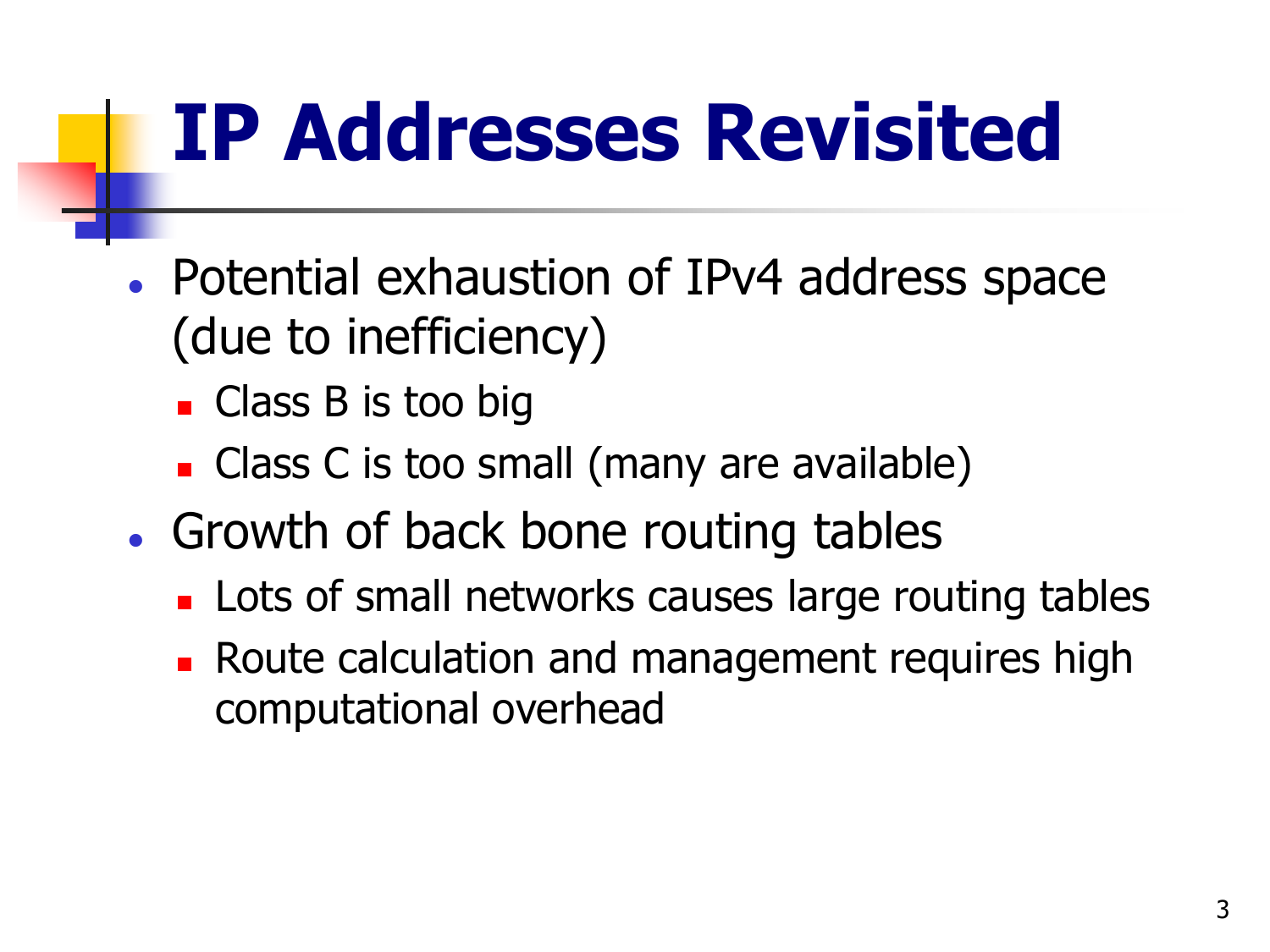#### **C**lassless **I**nter**D**omain **R**outing (CIDR)

- **Try to balance two competing effects** 
	- **Address utilization**
	- **Router complexity**
- **CIDR** allows routers to break the rigid interpretation of IP address structures
- **Also called "Supernet"** 
	- **Opposite of "Subnet"**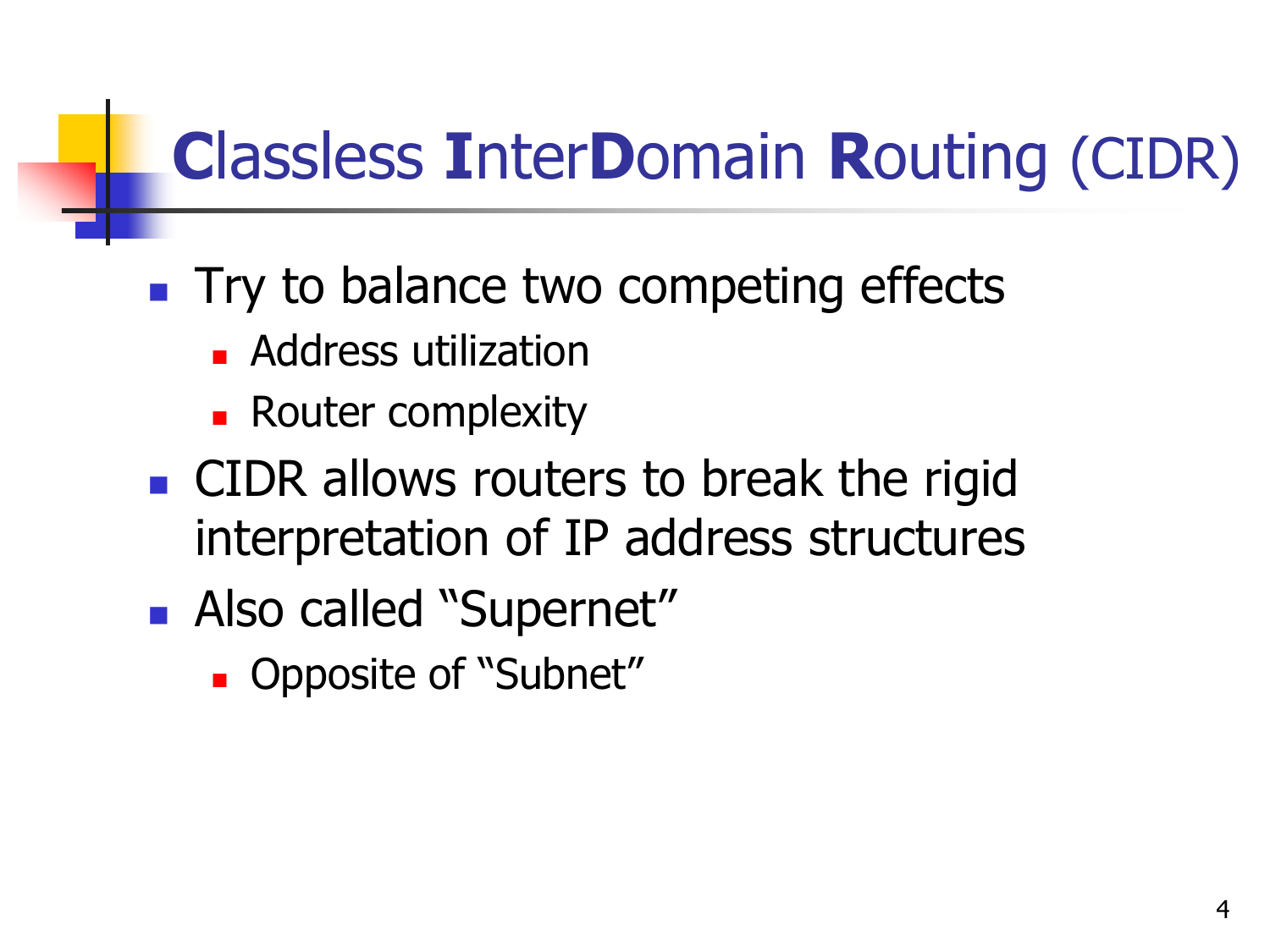### Classful & Classless addressing

| Classful                       | Classless               |                         |                         |                     |
|--------------------------------|-------------------------|-------------------------|-------------------------|---------------------|
|                                | <b>Hosts</b>            | <b>Prefix</b>           | <b>Classful</b>         |                     |
| 128 networks x 16M bosts       | 2                       | /31                     |                         |                     |
| A                              | 4                       | /30                     |                         | <b>Best Current</b> |
| 16K networks x 64K hosts       | 8                       | /29                     |                         | Practice            |
| B                              | <b>16</b>               | /28                     |                         |                     |
| 2M networks x 256 hosts        | 32                      | /27                     |                         |                     |
|                                | 64                      | /26                     |                         |                     |
|                                | 128                     | /25                     |                         |                     |
| <b>Obsolete</b>                | 256                     | /24                     | 1 <sup>C</sup>          |                     |
| • inefficient                  | $\bullet\bullet\bullet$ | $\bullet\bullet\bullet$ | $\bullet\bullet\bullet$ |                     |
| • depletion of B space         | 4096                    | /20                     | <b>16 C</b>             |                     |
|                                | 8192                    | /19                     | 32 C                    |                     |
| • too many routes from C space | 16384                   | /18                     | 64 C                    |                     |
|                                | 32768                   | /17                     | 128 C                   |                     |
|                                | 65536                   | /16                     | 1 B                     |                     |

**... ... ...**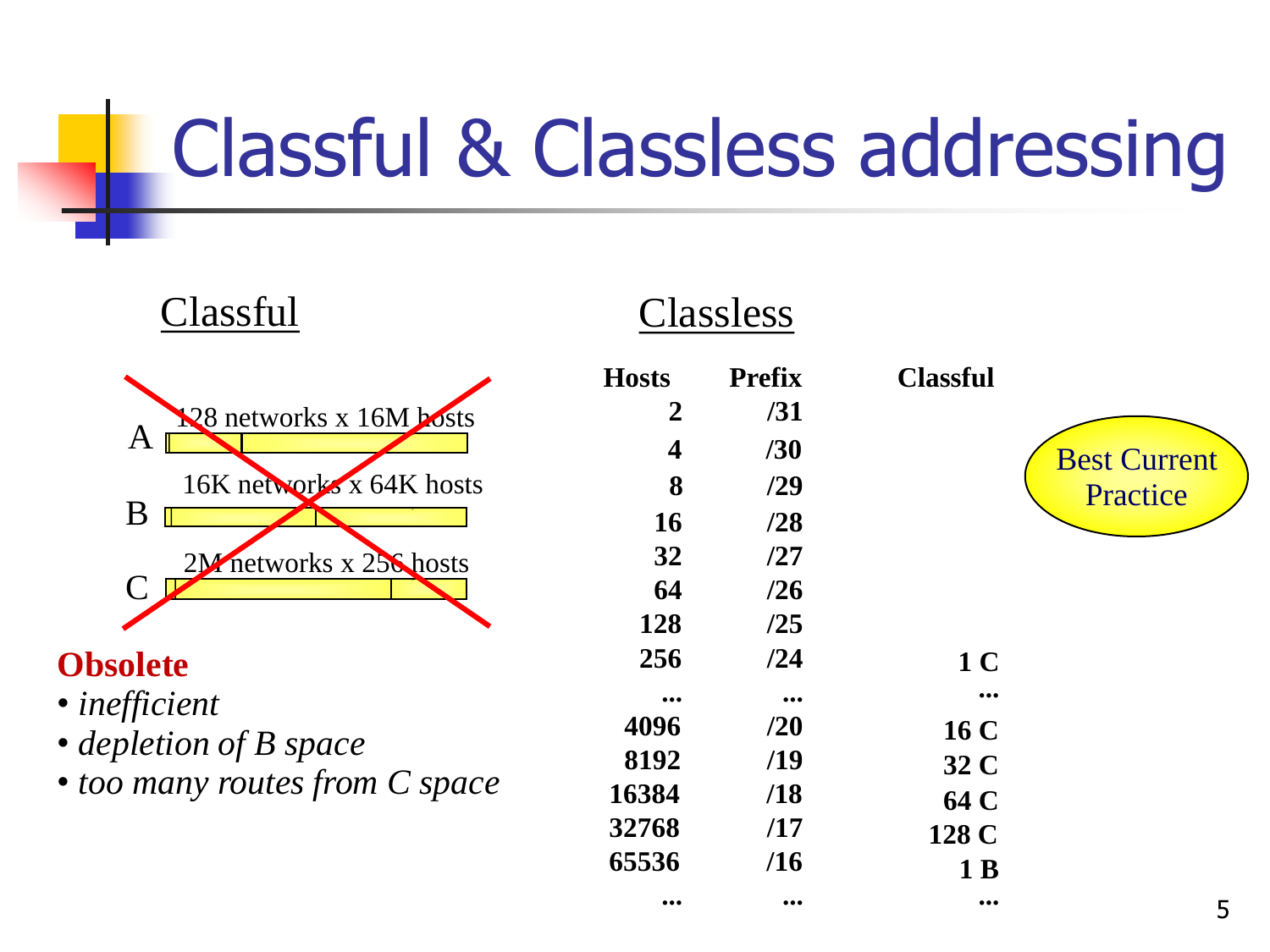### Prefix Length

| /n | <b>Mask</b> | $\sqrt{n}$ | <b>Mask</b> | $\sqrt{n}$ | <b>Mask</b>   | $\sqrt{n}$ | <b>Mask</b>     |
|----|-------------|------------|-------------|------------|---------------|------------|-----------------|
| /1 | 128.0.0.0   | 79         | 255.128.0.0 | /17        | 255.255.128.0 | /25        | 255.255.255.128 |
| /2 | 192.0.0.0   | /10        | 255.192.0.0 | /18        | 255.255.192.0 | /26        | 255.255.255.192 |
| /3 | 224.0.0.0   | /11        | 255.224.0.0 | /19        | 255.255.224.0 | 127        | 255.255.255.224 |
| /4 | 240.0.0.0   | /12        | 255.240.0.0 | /20        | 255.255.240.0 | /28        | 255.255.255.240 |
| /5 | 248.0.0.0   | /13        | 255.248.0.0 | /21        | 255.255.248.0 | /29        | 255.255.255.248 |
| /6 | 252.0.0.0   | /14        | 255.252.0.0 | /22        | 255.255.252.0 | /30        | 255.255.255.252 |
| /7 | 254.0.0.0   | /15        | 255.254.0.0 | /23        | 255.255.254.0 | /31        | 255.255.255.254 |
| /8 | 255.0.0.0   | /16        | 255.255.0.0 | /24        | 255.255.255.0 | /32        | 255.255.255.255 |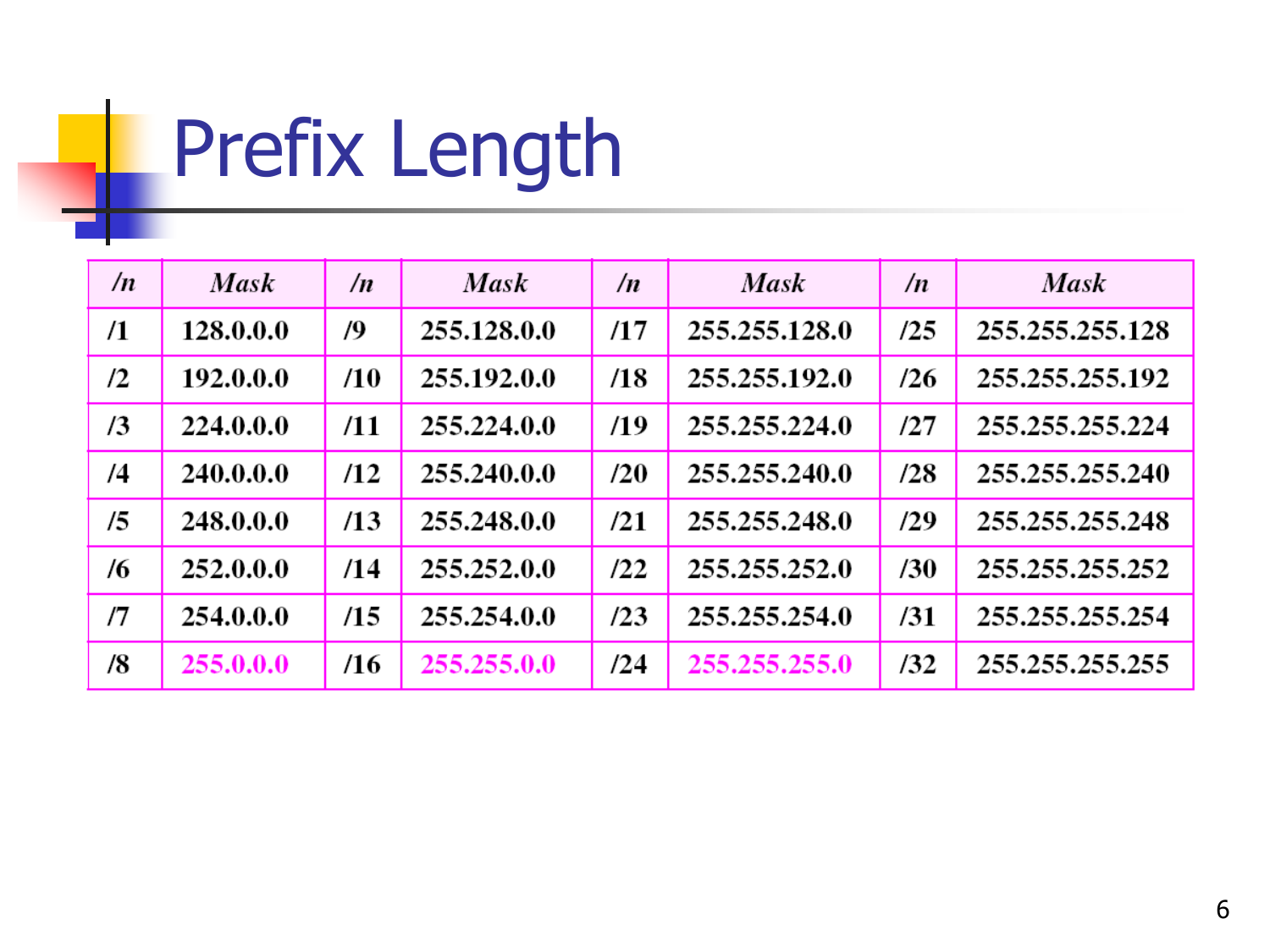

#### **What is the first address in the block if one of the addresses is 167.199.170.82/27?**

**Solution**

**Address in binary: 10100111 11000111 10101010 01010010 Keep the left 27 bits: 10100111 11000111 10101010 01000000**

**Result in CIDR notation: 167.199.170.64/27**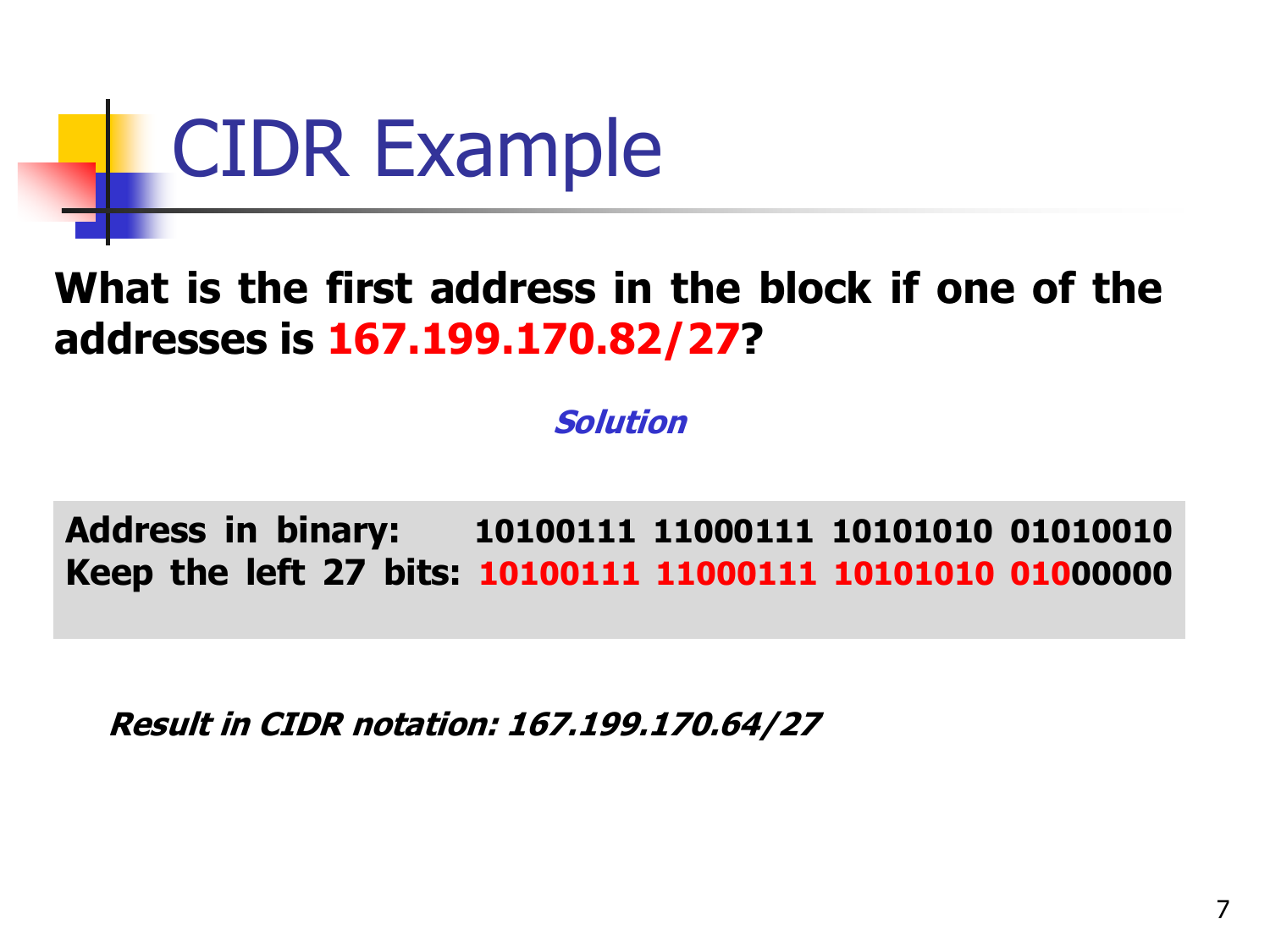#### Supernetting: CIDR

- **Enable network number to be any length (No Class)**
- Collapse multiple addresses assigned to a single AS to one address
- **All routers must understand CIDR addressing** 
	- **Need both Address and Mask (prefix and suffix)**
	- **Slash notation (123.10.16.0 / 20)**
- Some prefixes are reserved for private add.
	- 10/8, 172.16/12, 192.168/16, 169.254/16
	- These are not routable in the Internet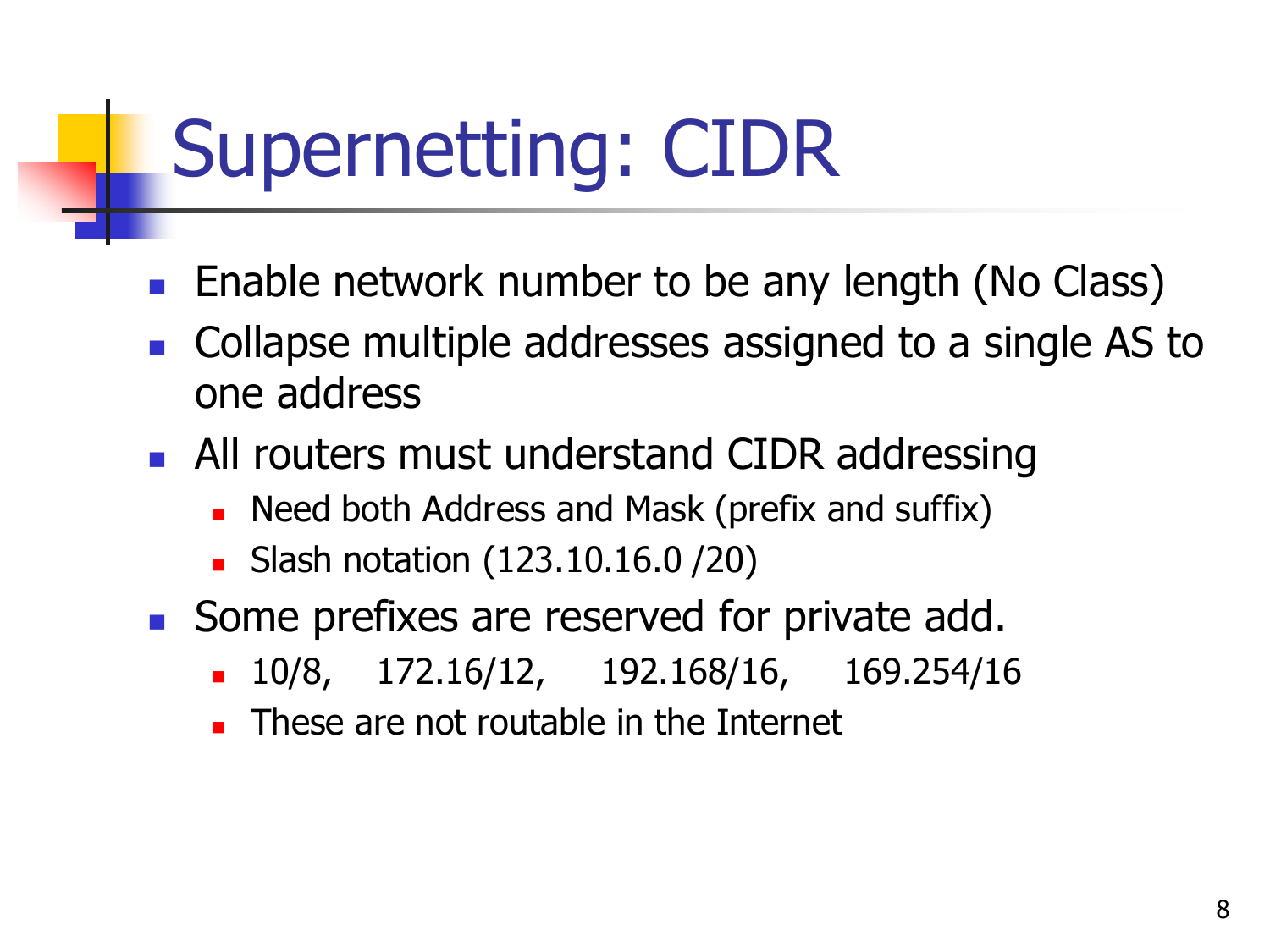#### Example of CIDR

- Consider an ISP providing IP connection to a number of private companies
- If IP addresses for companies are carefully selected
	- a border router needs only advertise one "aggregated" route for all companies

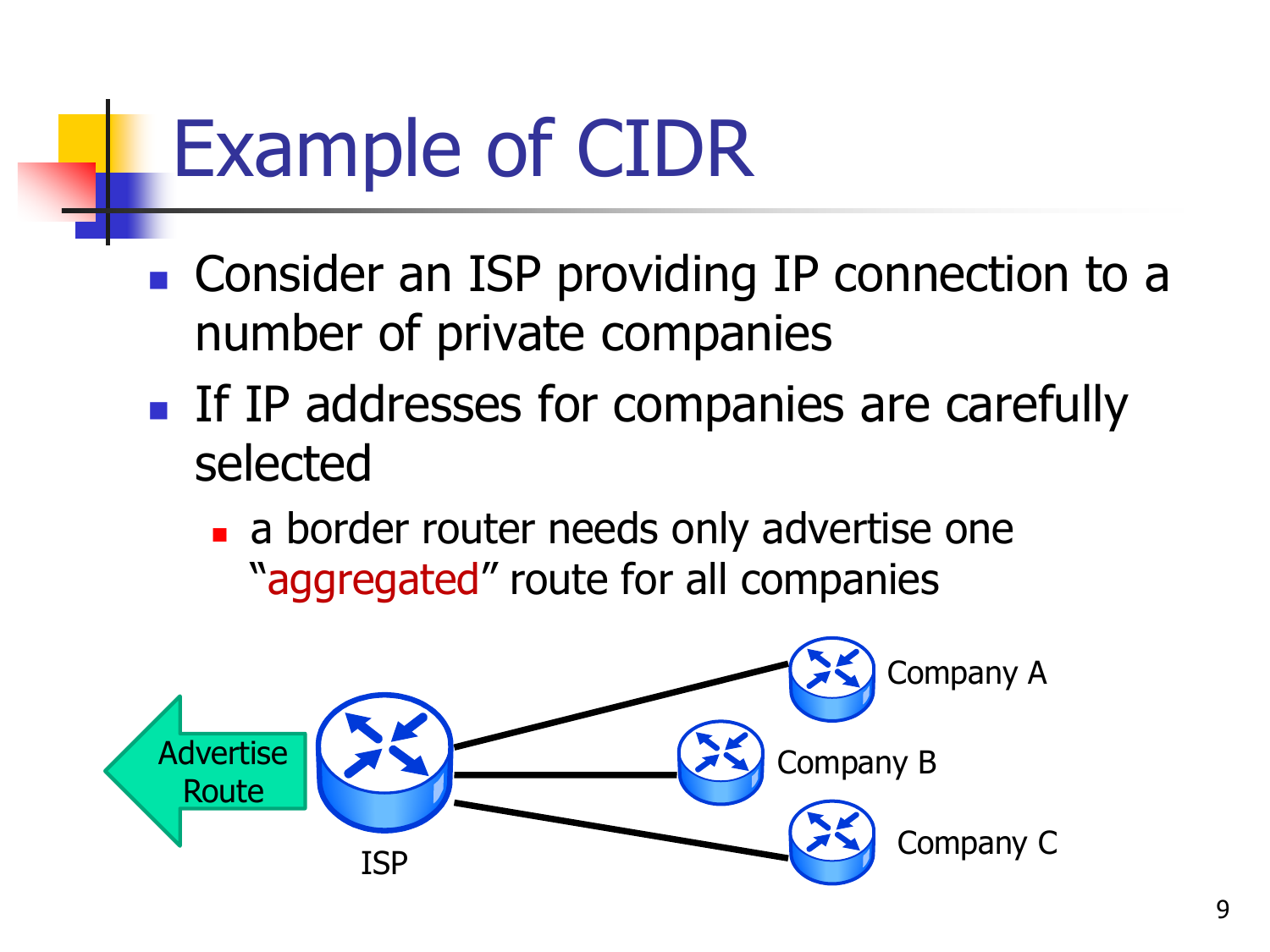#### Example of CIDR (Supernetting)

- If ISP needs 16 class C addresses
	- **n** make them contiguous
- Eg. 199.23.16.0 to 199.23.31.0
	- enables a 20-bit network number

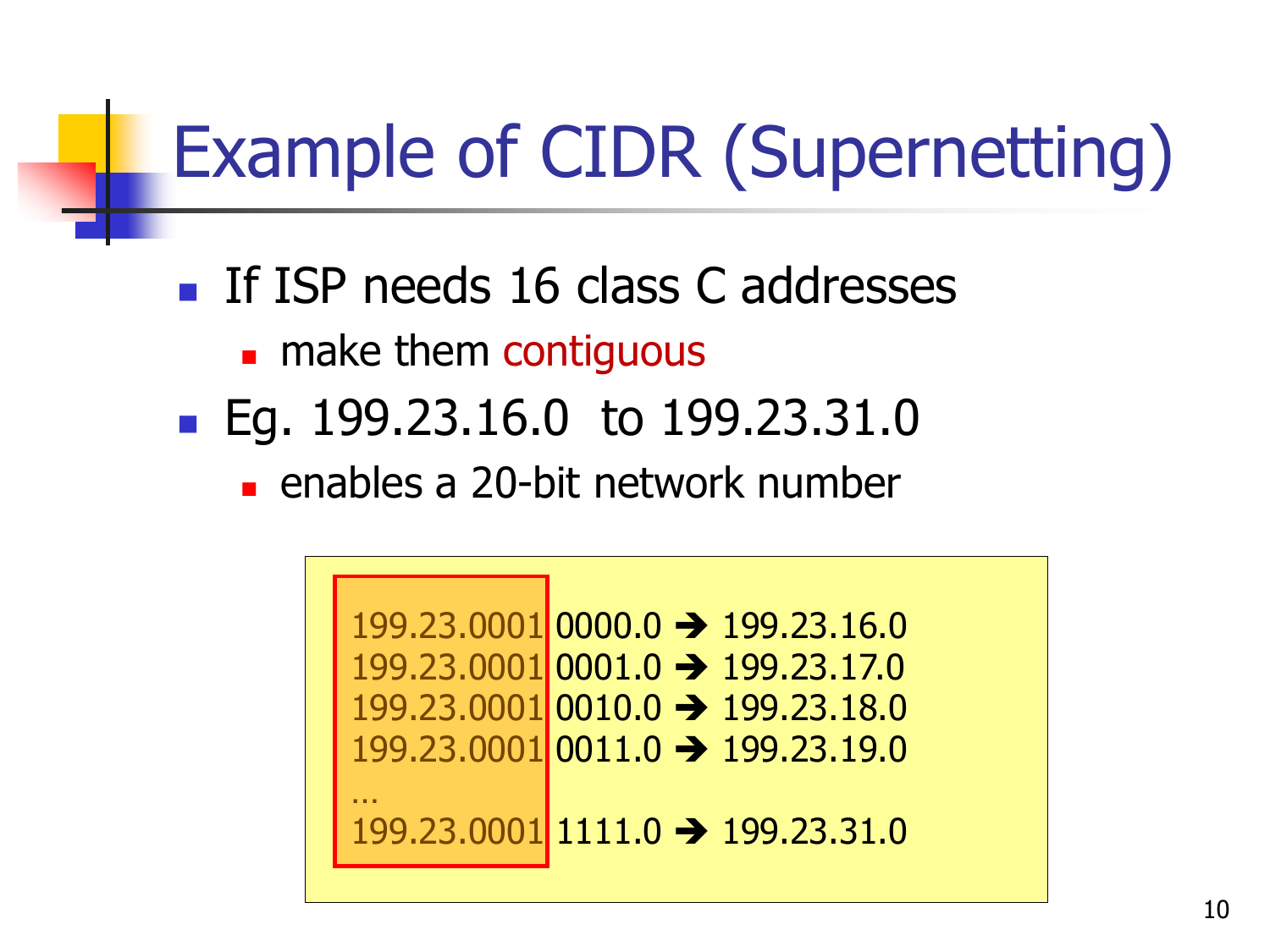

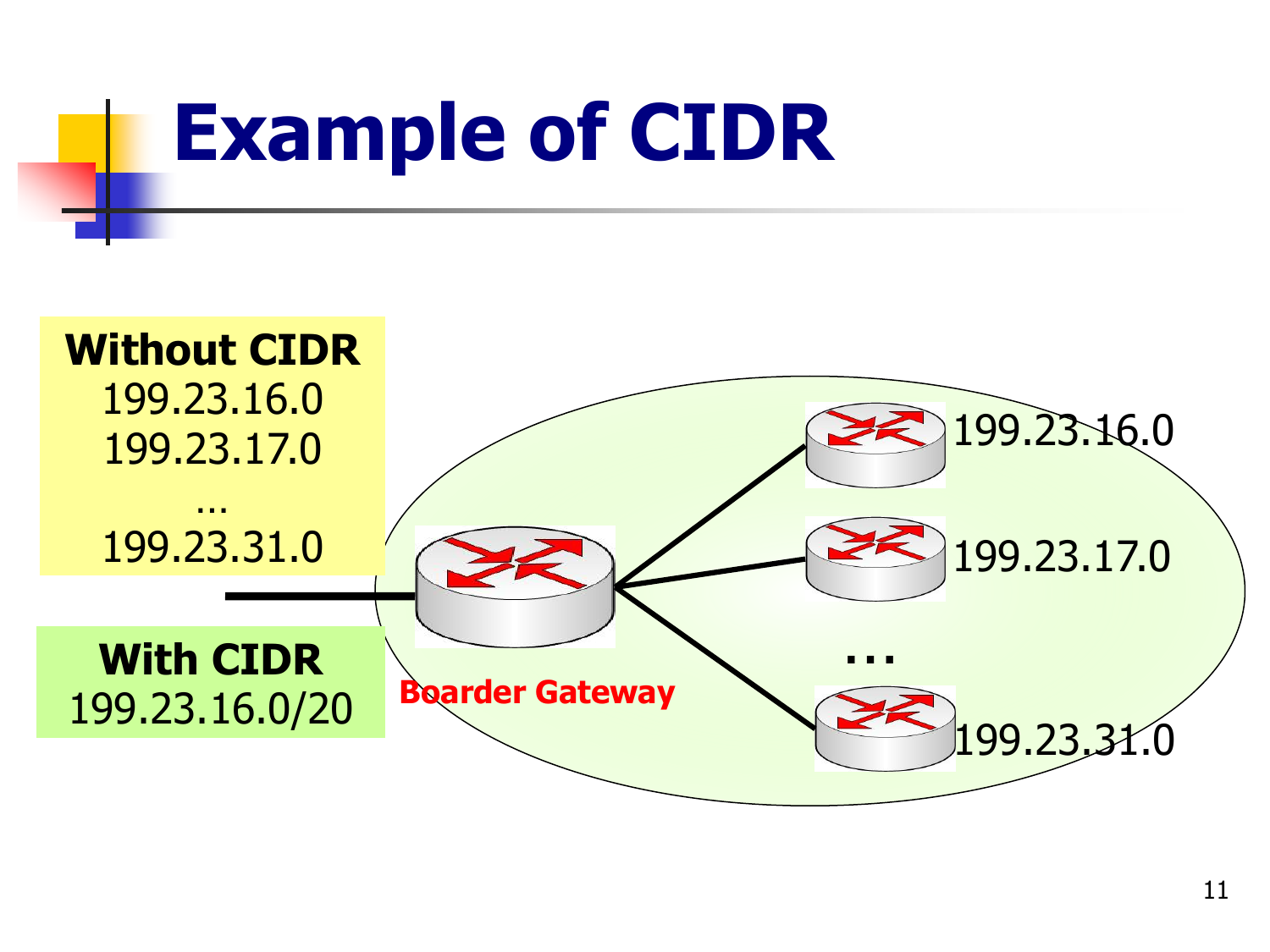# **Aggregation**

- . Some pairs of consecutive prefixes
- Example: routes within the same AS: AS has 2 address blocks:

1.2.2.0/24 = 0000001.00000010.**00000010**.00000000/24 1.2.3.0/24 = 0000001.00000010.**00000011**.00000000/24

#### Can announce 1.2.2.0/23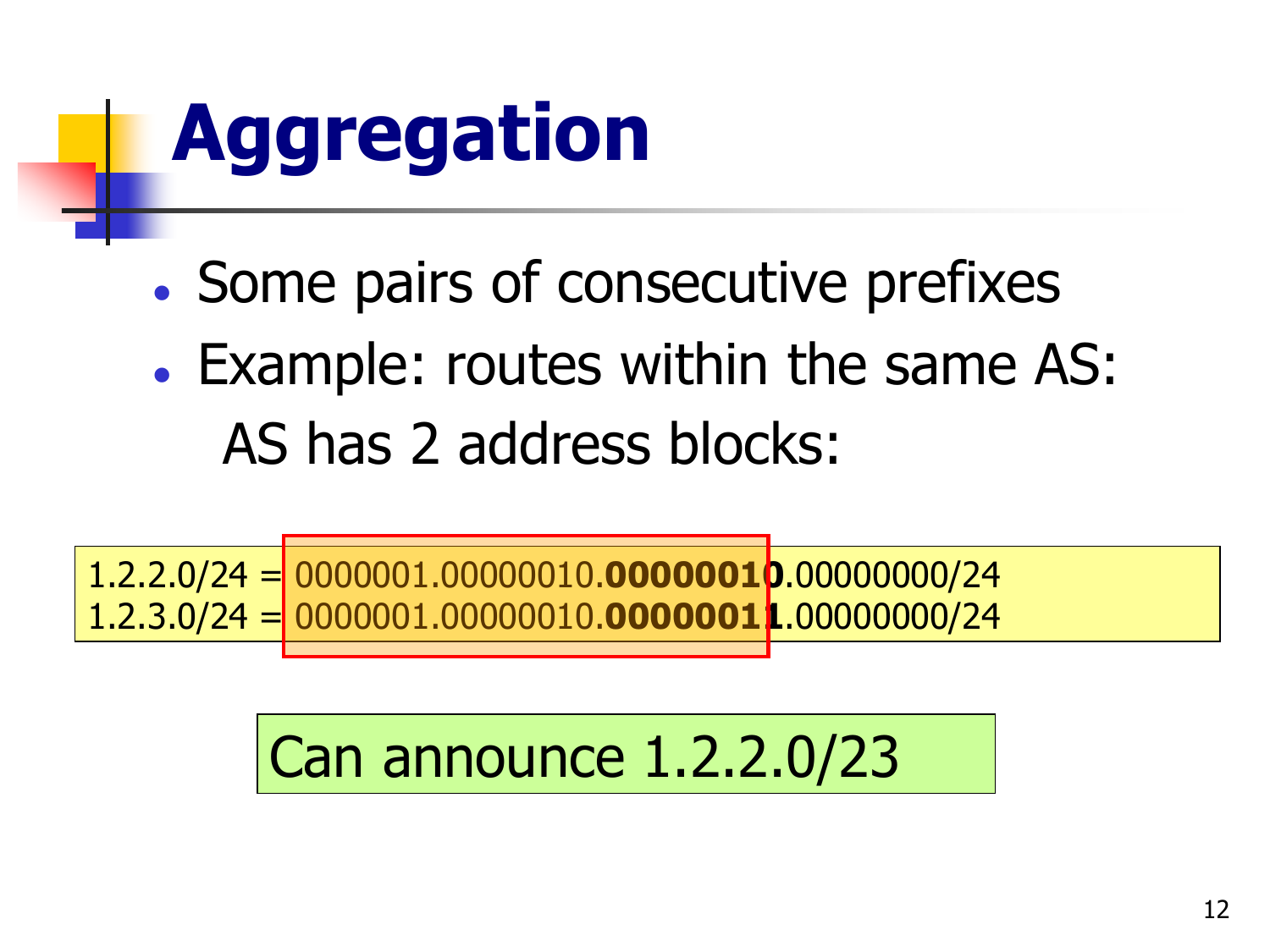## CIDR: Longest prefix match

- Because prefixes of arbitrary length allowed, overlapping prefixes can exist.
- **Example:** 
	- router hears 124.39.0.0/16 from one neighbor and 124.39.11.0/24 from another neighbor



- Router forwards packet according to most specific forwarding information, called longest prefix match
	- Packet with destination **124.39.11.32** will be forwarded using /24 entry.
	- Packet with destination **124.39.22.45** will be forwarded using /16 entry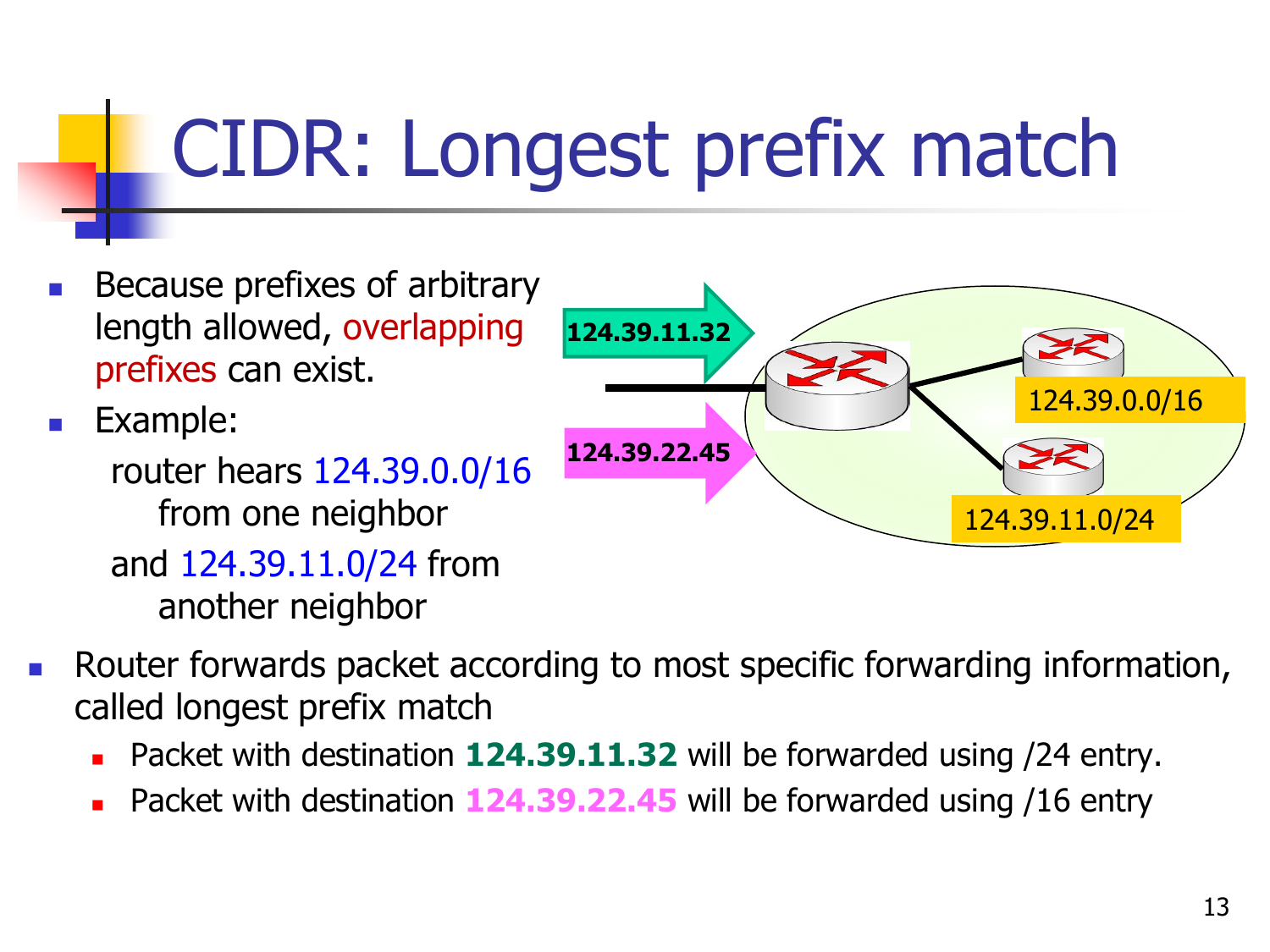## CIDR: Longest prefix match

**Implicit ordering in the routing table I** longer prefixes higher up the table ■ So, the first match is the right one **Explicit route to directly attached host** a netmask of 0.0.0.0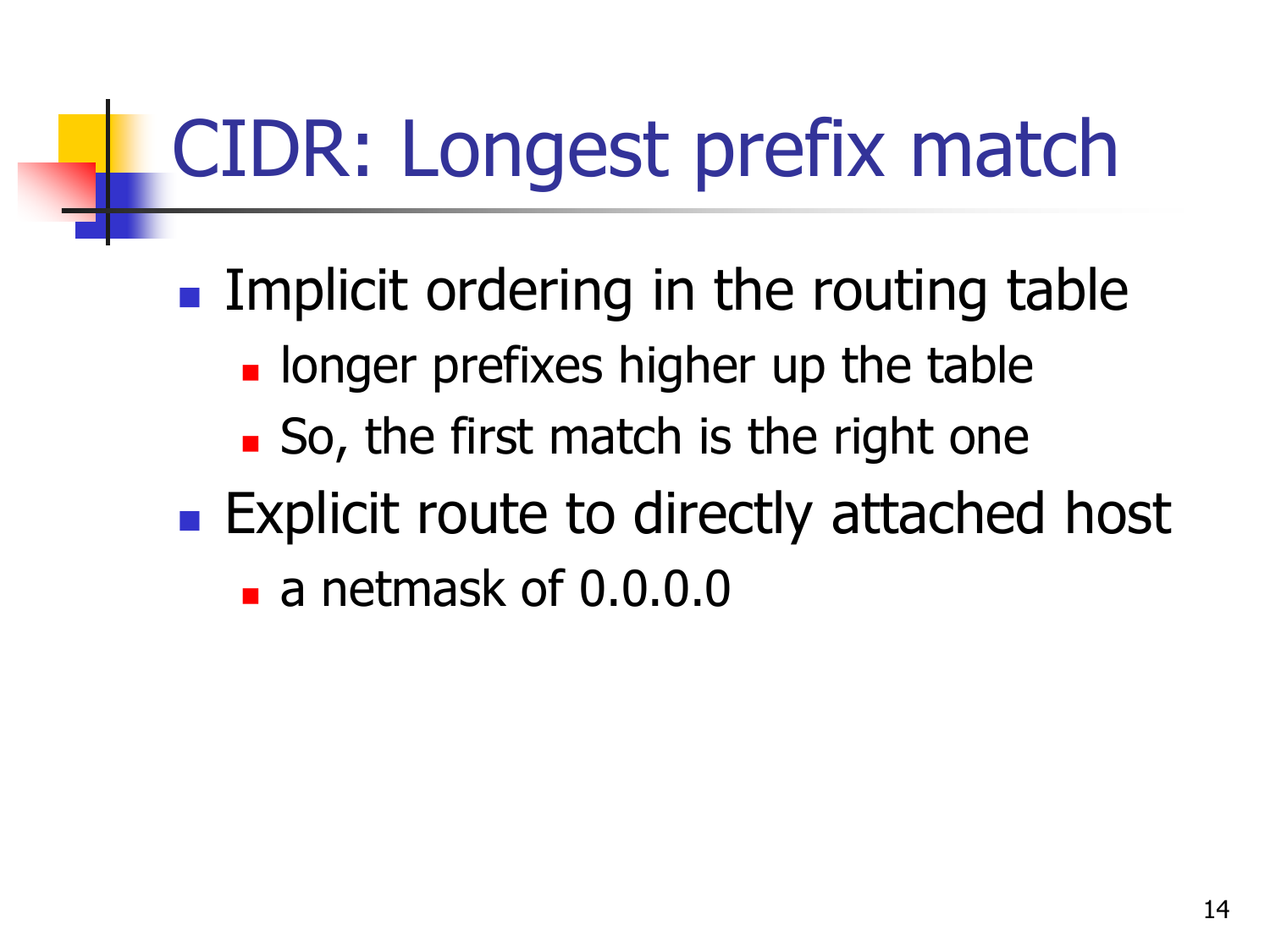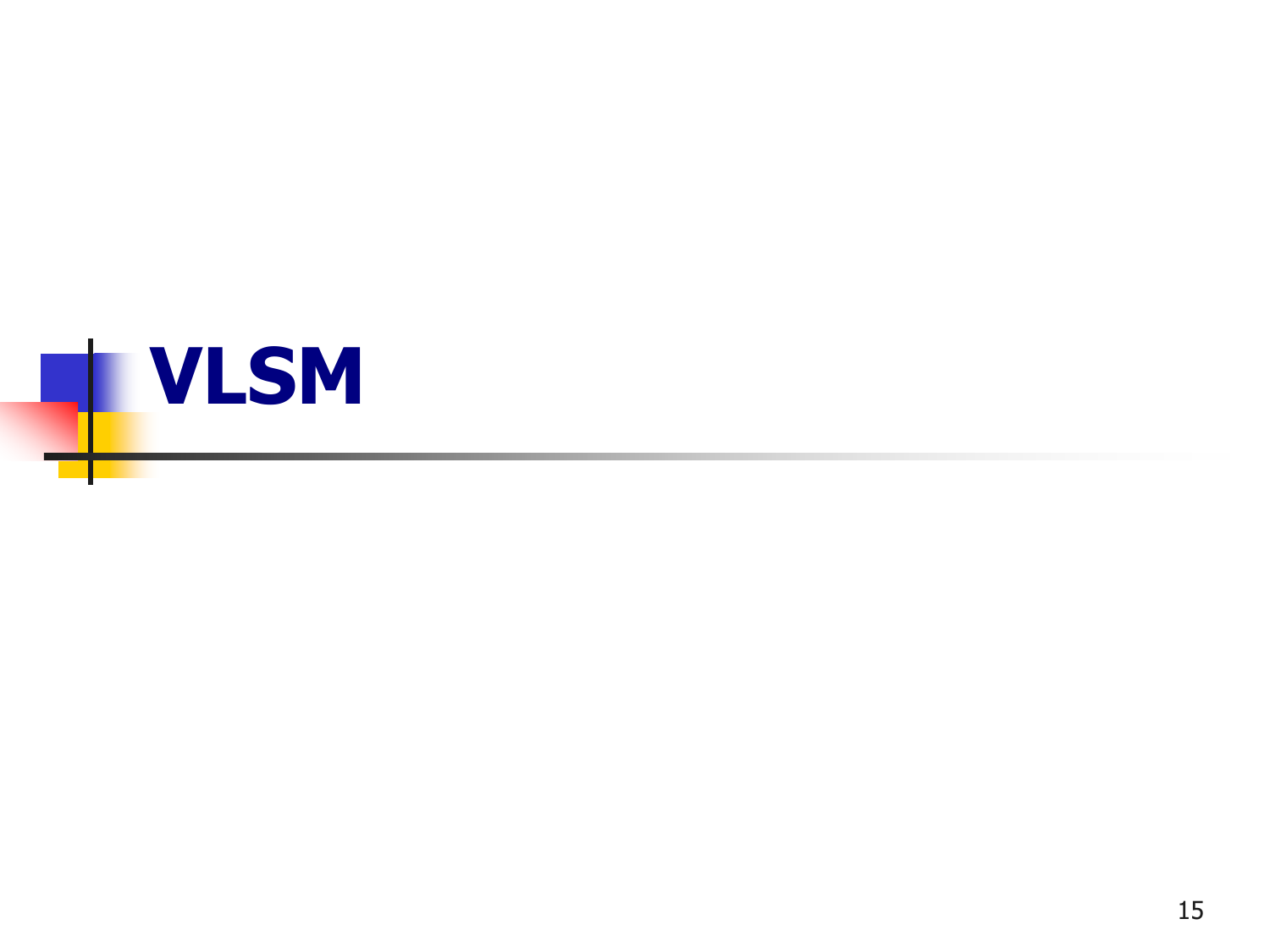

#### **Nariable-length subnet mask**

- **Classful allows only one subnet in a network** 
	- $\blacksquare$  > one subnet in an autonomous system
- Maximizing the use of address (Subnet Zero)
- **Bubnetting a Subnet"**
- Routing Protocol that supports VLSM
	- OSPF, Integrated IS-IS, EIGRP, RIPv2, and static routing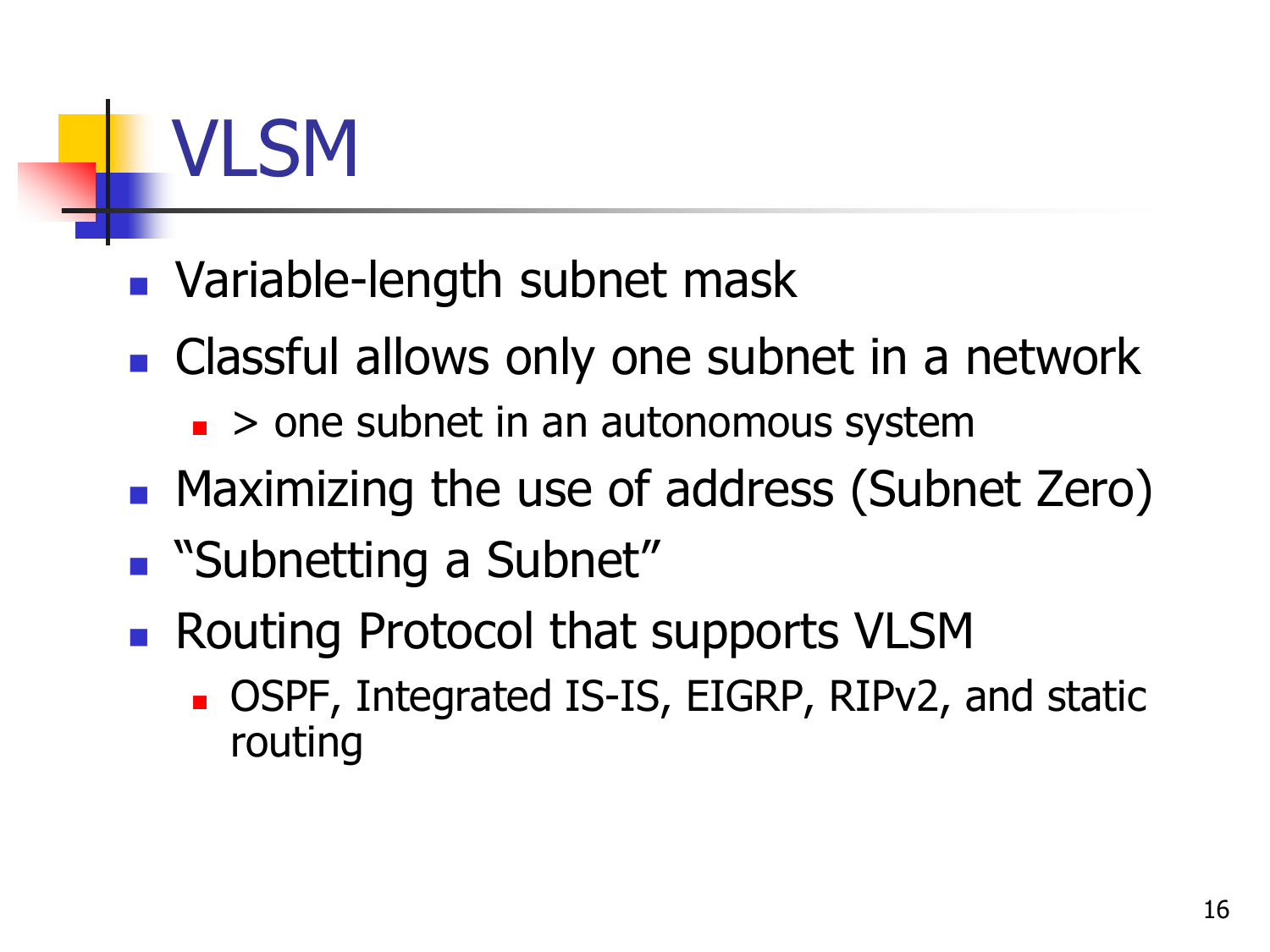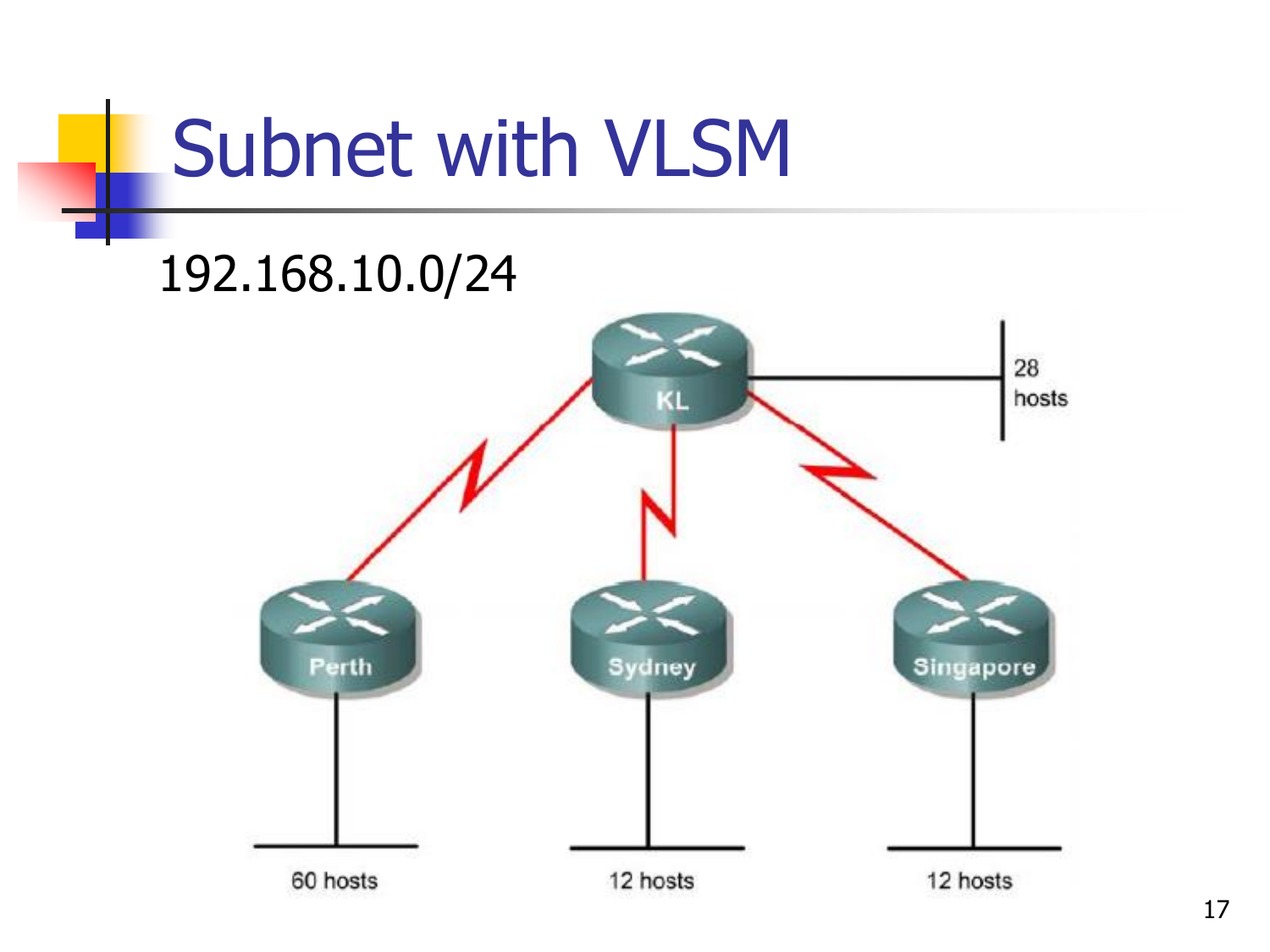

**7** subnets; The largest subnet needs **60+1** hosts If 3 bits for subnet (8 subnets)  $\rightarrow$  5 bits for host (32 hosts) If 6 bits for host (64 hosts)  $\rightarrow$  2 bits for subnet (4 subnets)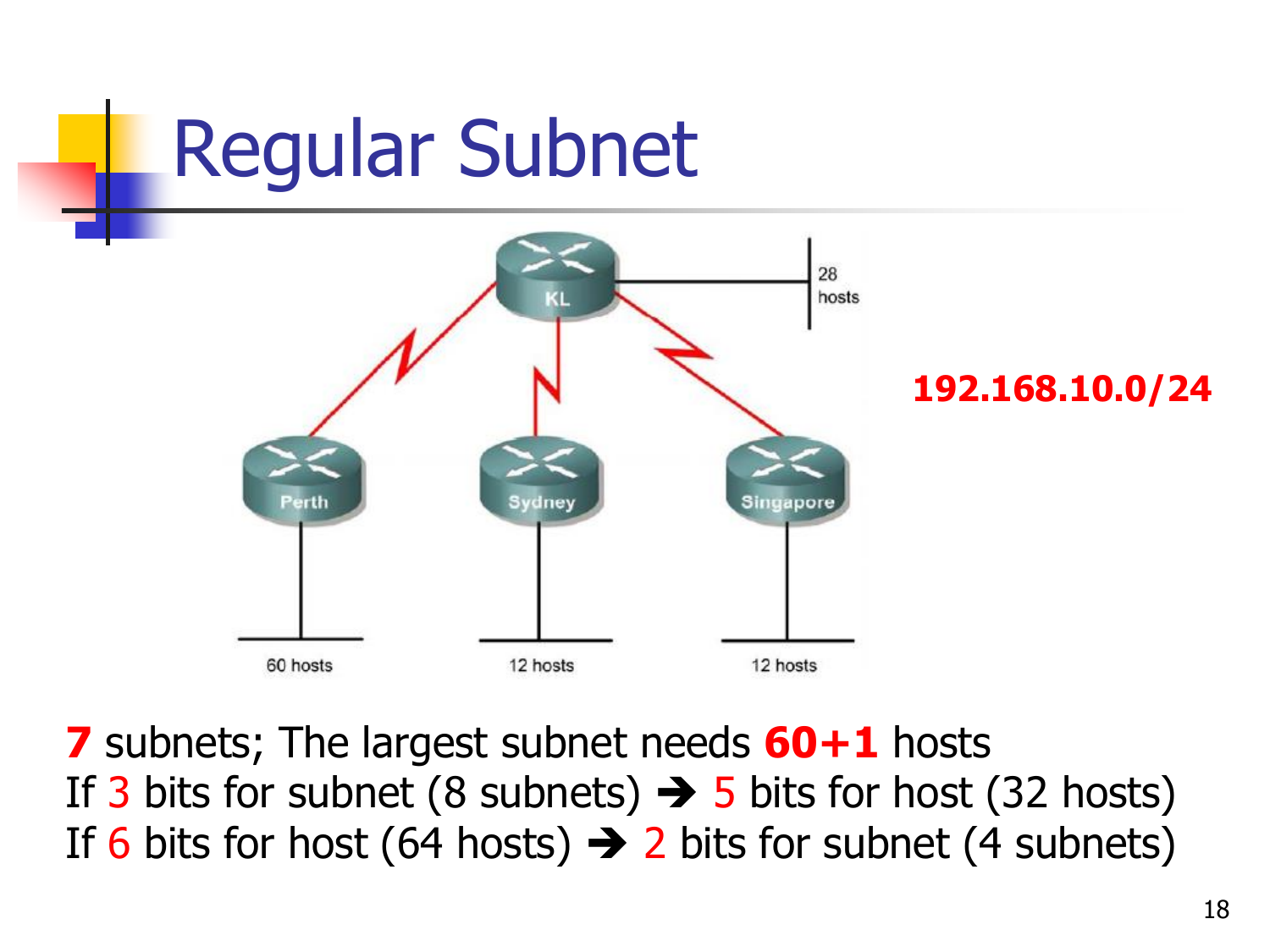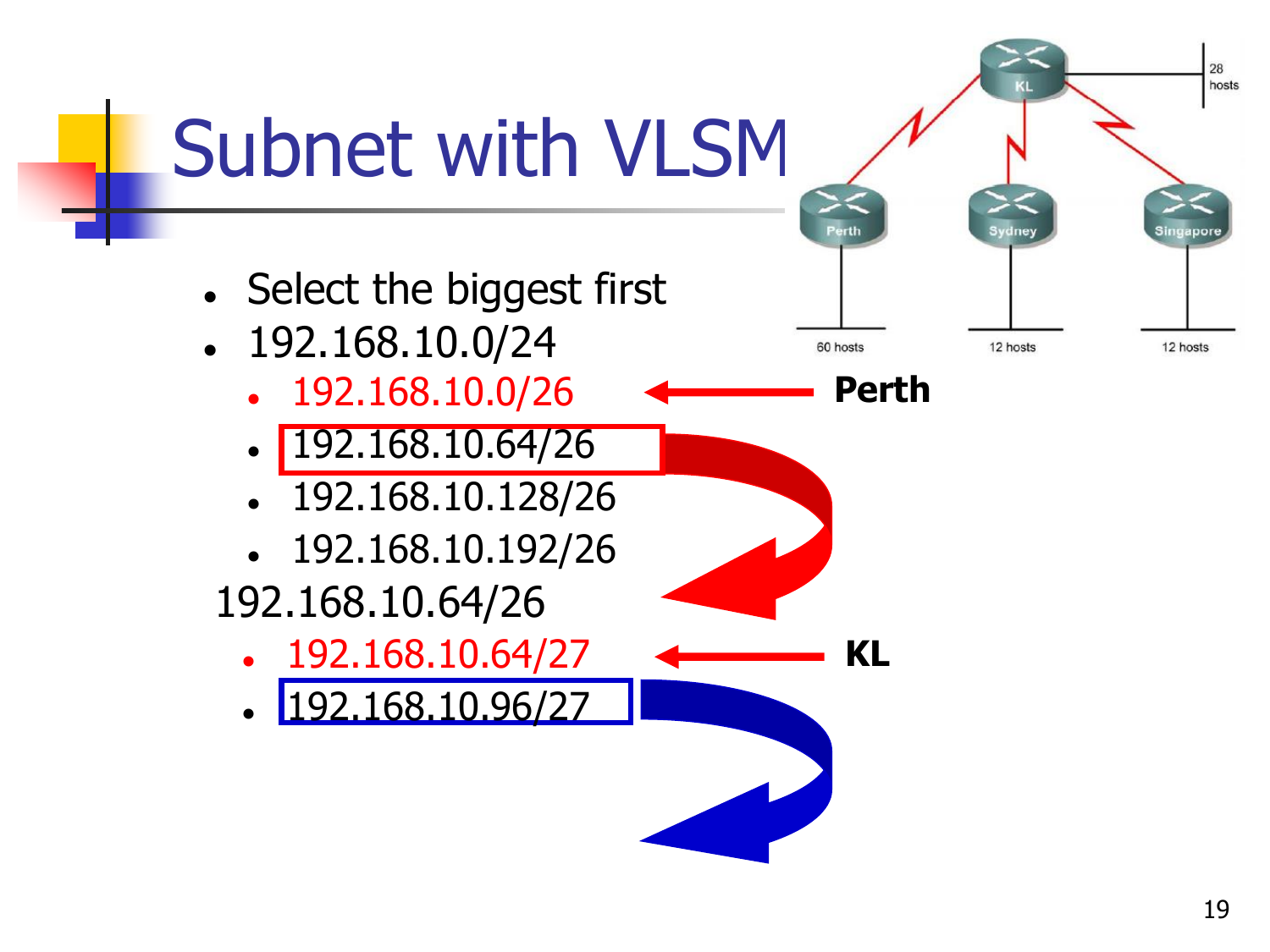

- 192.168.10.128/**26**
	- 192.168.10.128/30
	- 192.168.10.132/30
	- 192.168.10.136/30
	- 192.168.10.140/30

**Perth – KL Sydney – KL Singapore – KL** 

...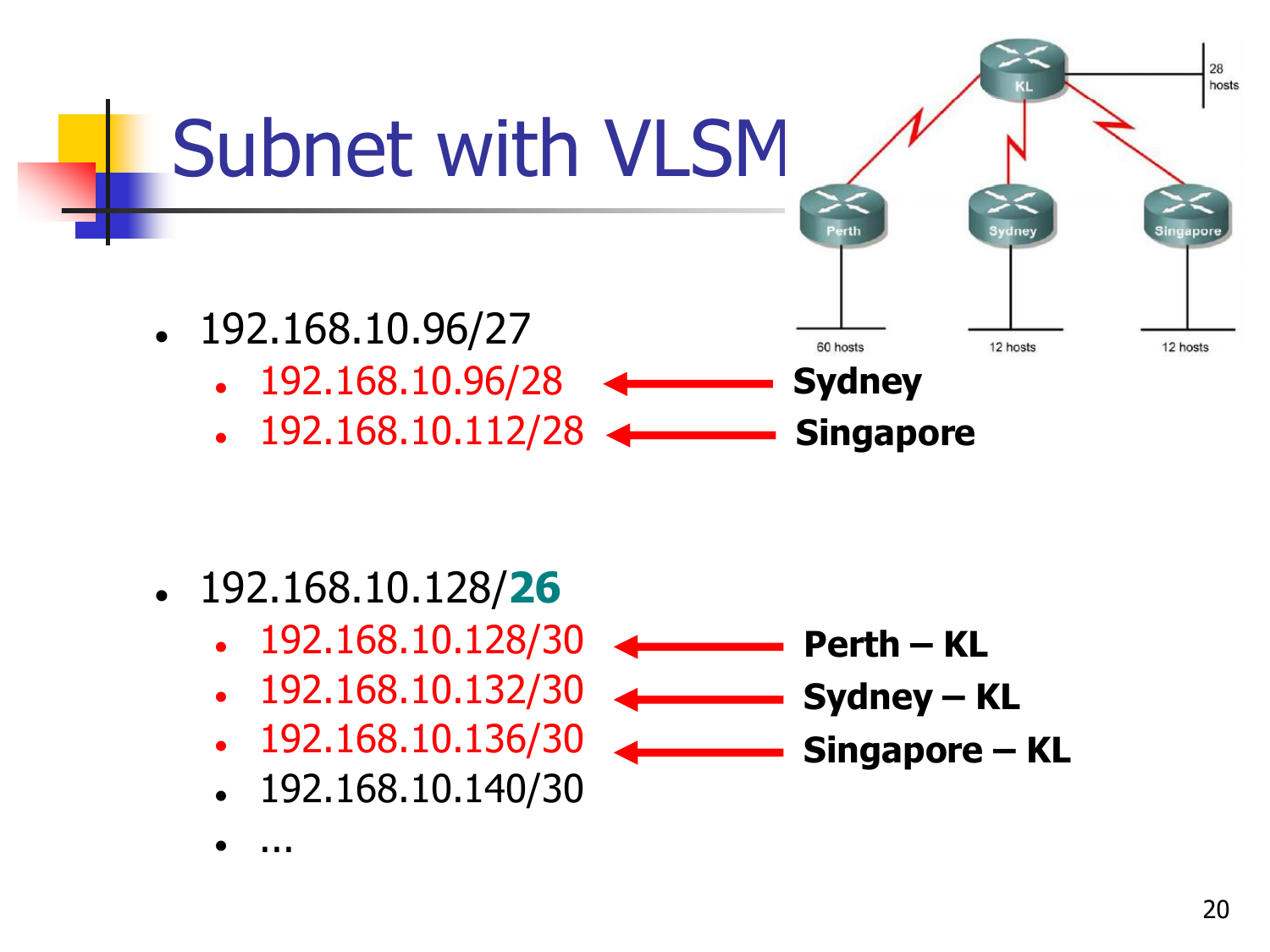### Final: Subnet with VLSM

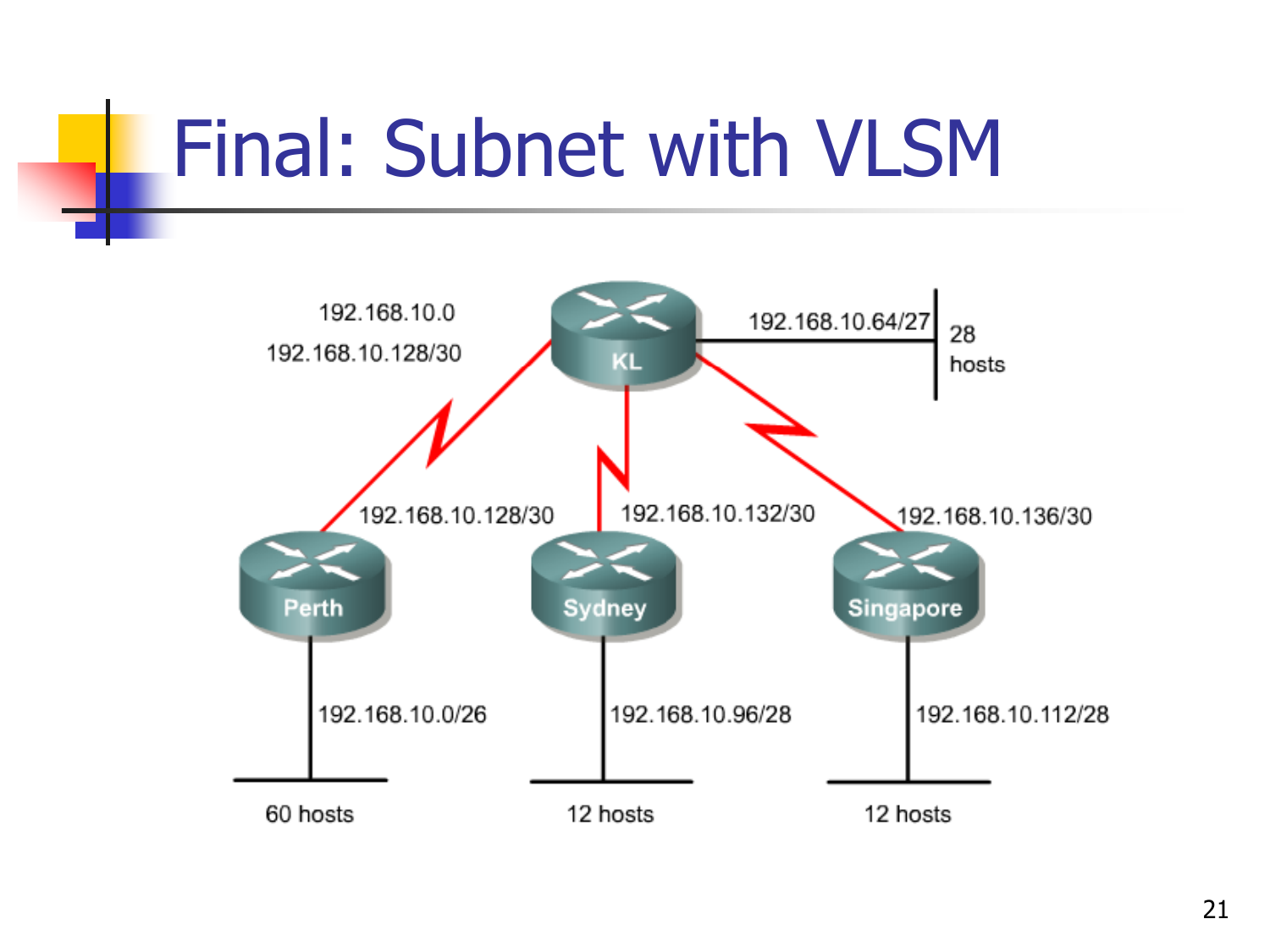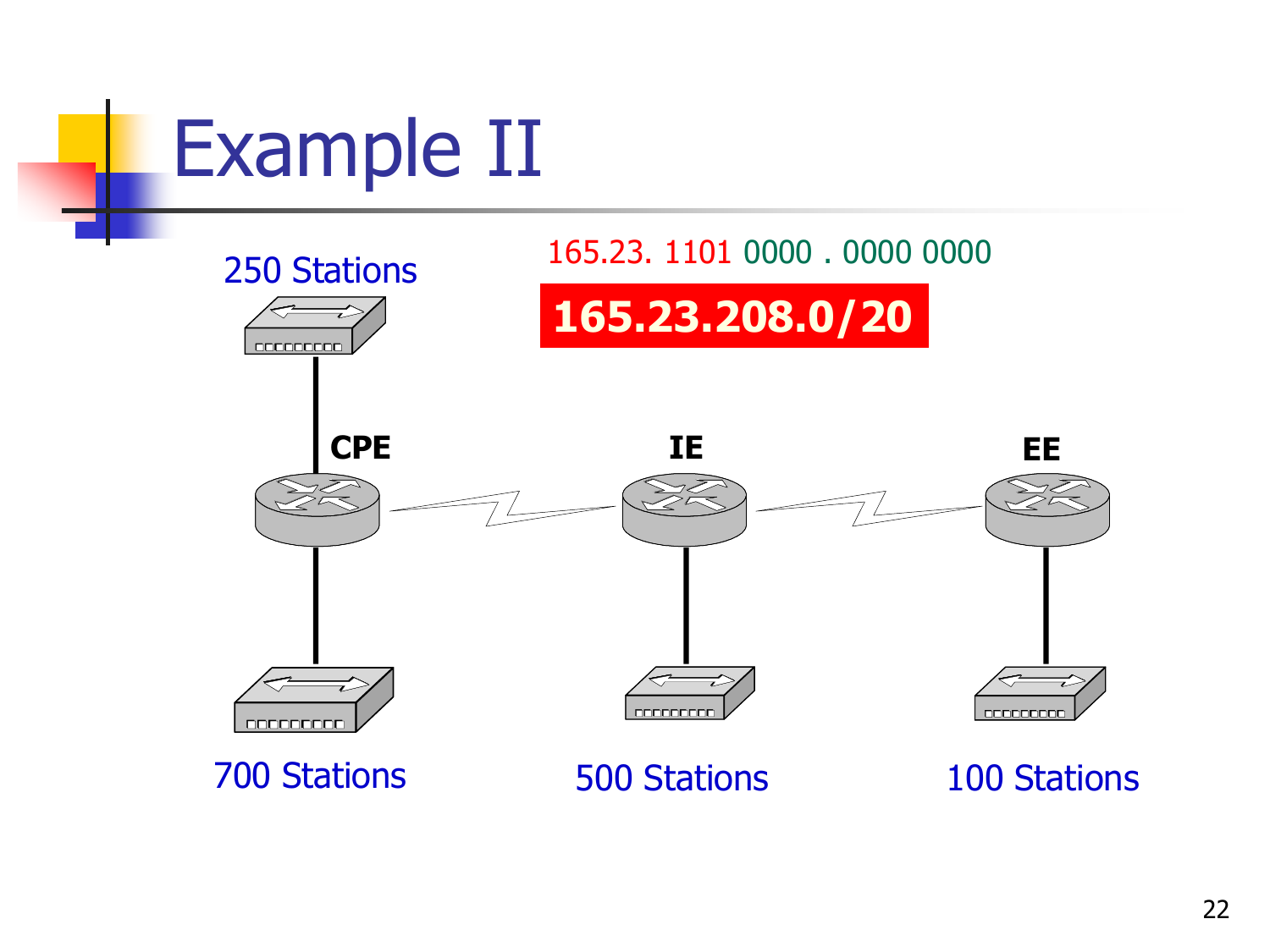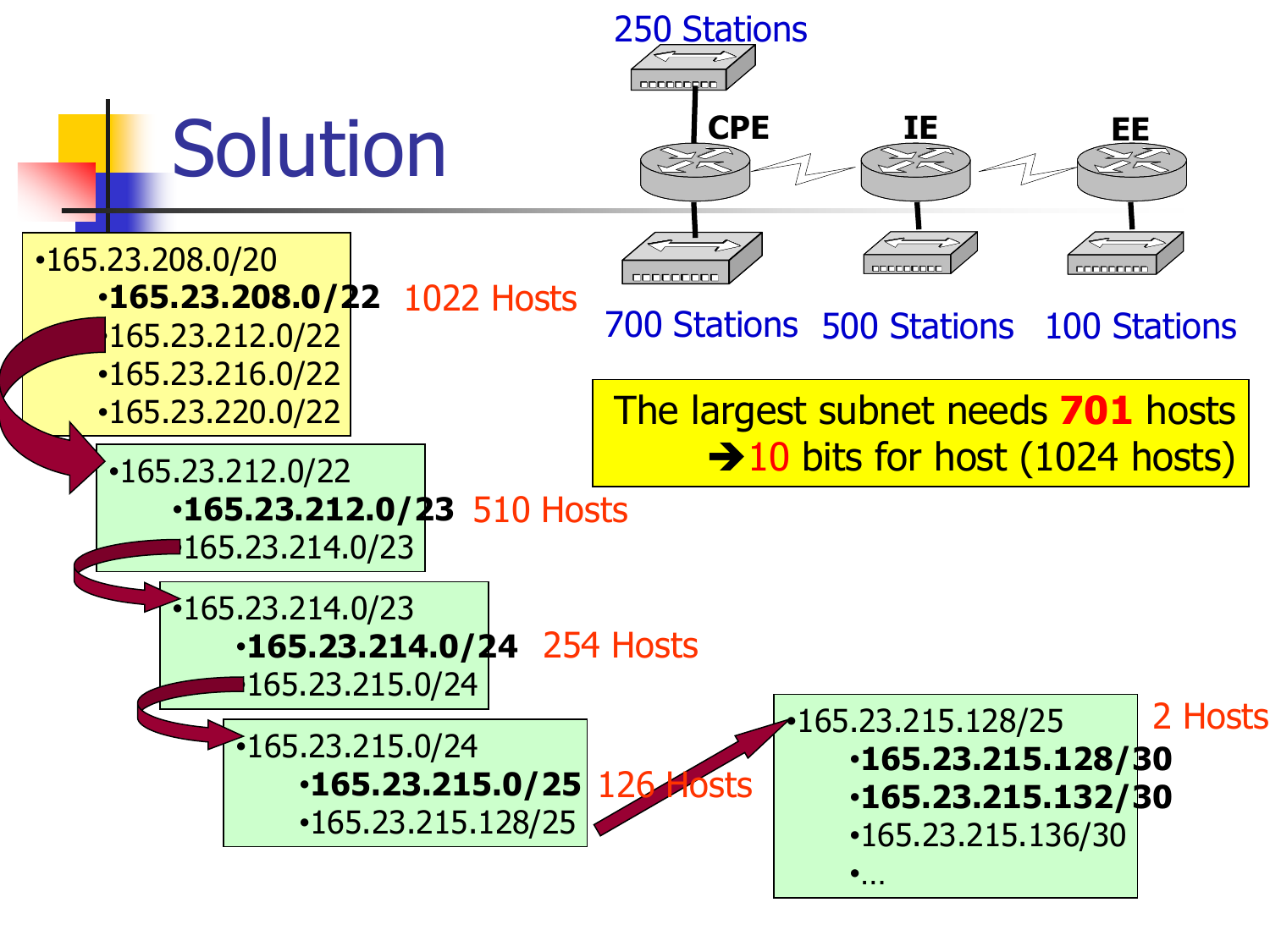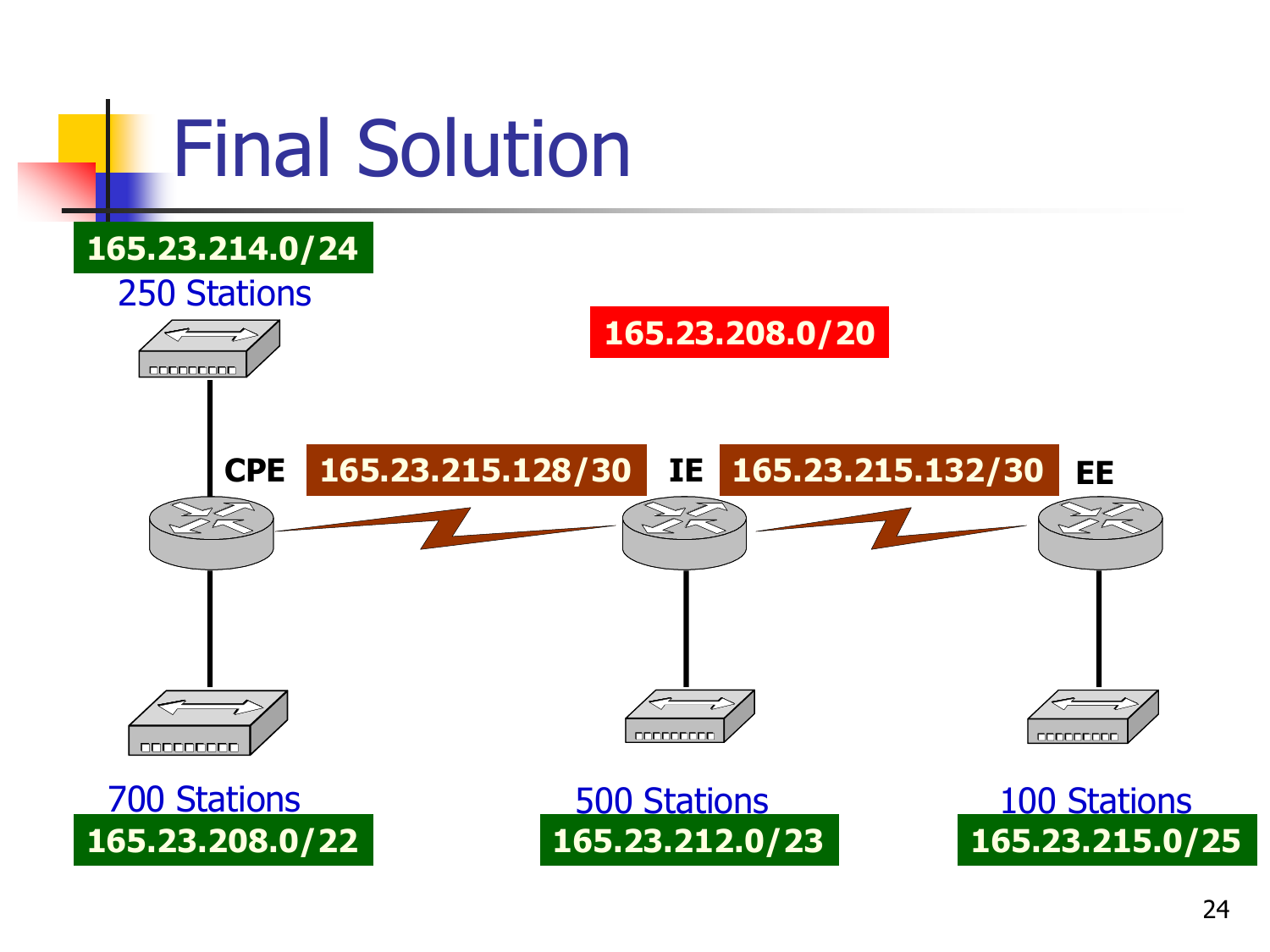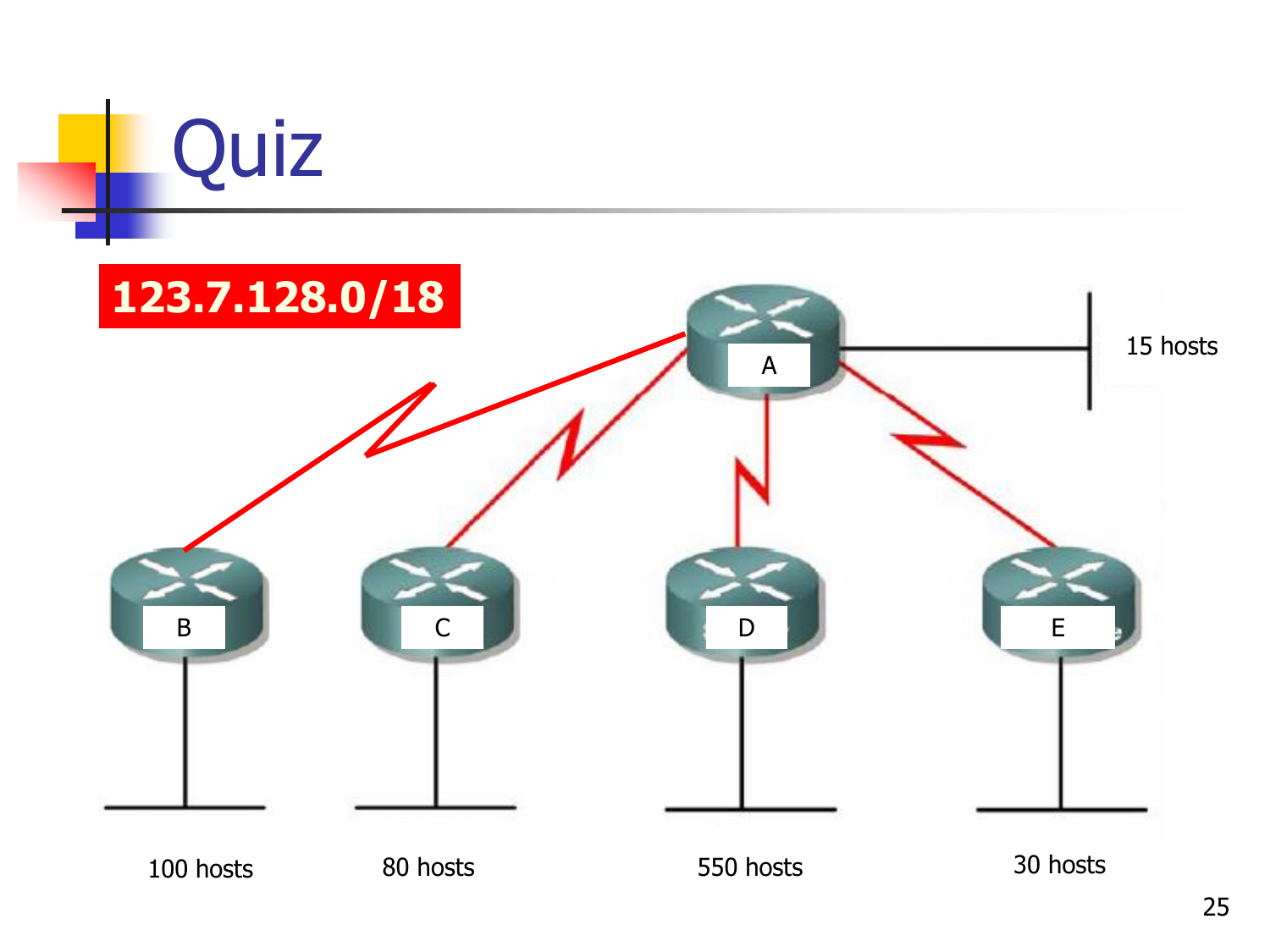### Notes for CIDR

- CIDR was actually intended as a quick fix
	- Solve addressing crisis until IPv6 was deployed
- Unfortunately, CIDR has been widely adopted
	- IPv6 deployment has proven to be very, very slow
- CIDR is currently deployed
	- However, IPv6 is not compatible with IPv4
	- Generates a big migration problem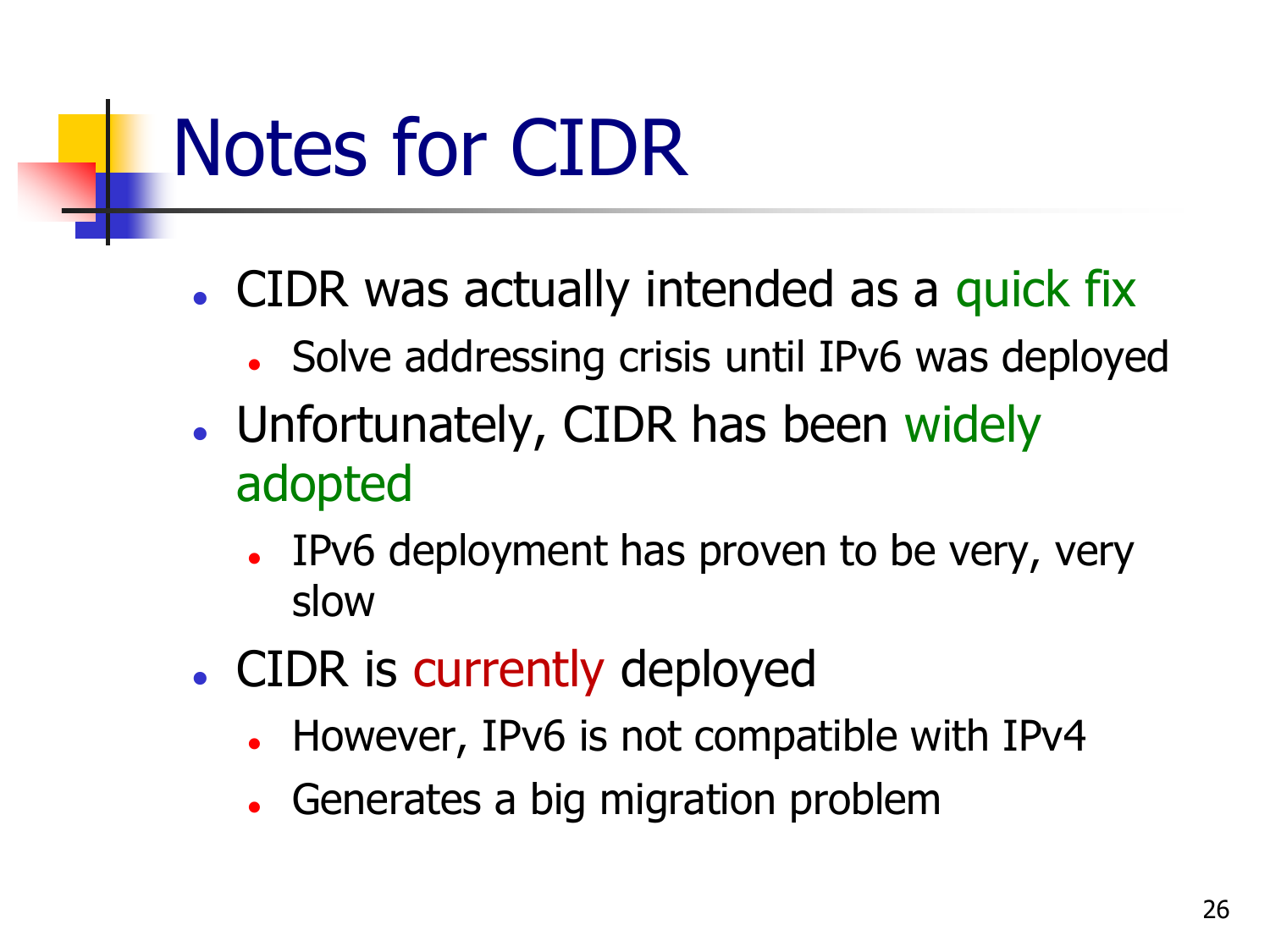## Growth in Routing Table Size



**Pre-CIDR (1988-1994): Steep Growth Rate**

"Jennifer Rexford", Internet Routing (COS 598A)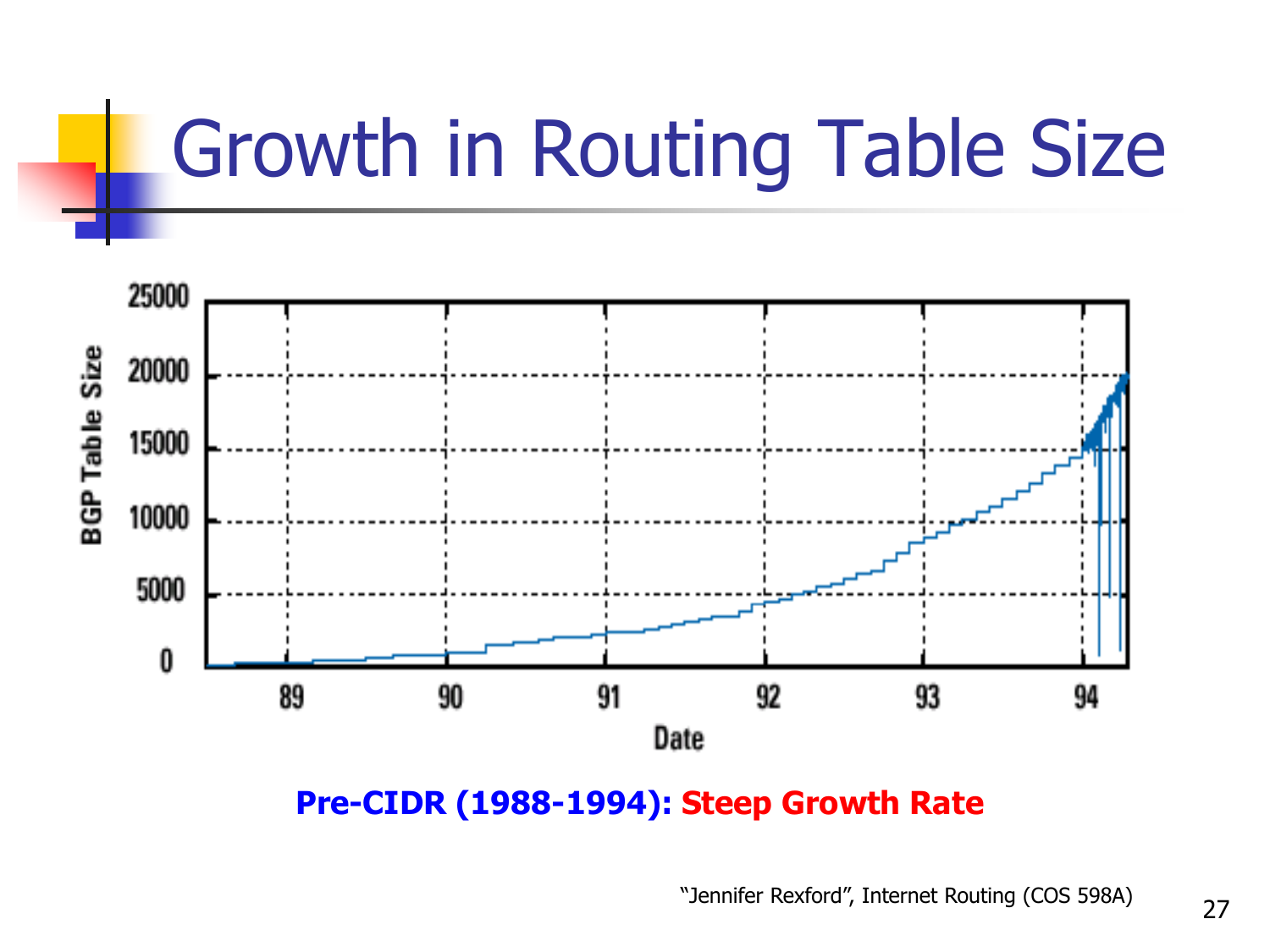## Growth in Routing Table Size



**CIDR Deployment (1994-1996): Much Flatter**

"Jennifer Rexford", Internet Routing (COS 598A)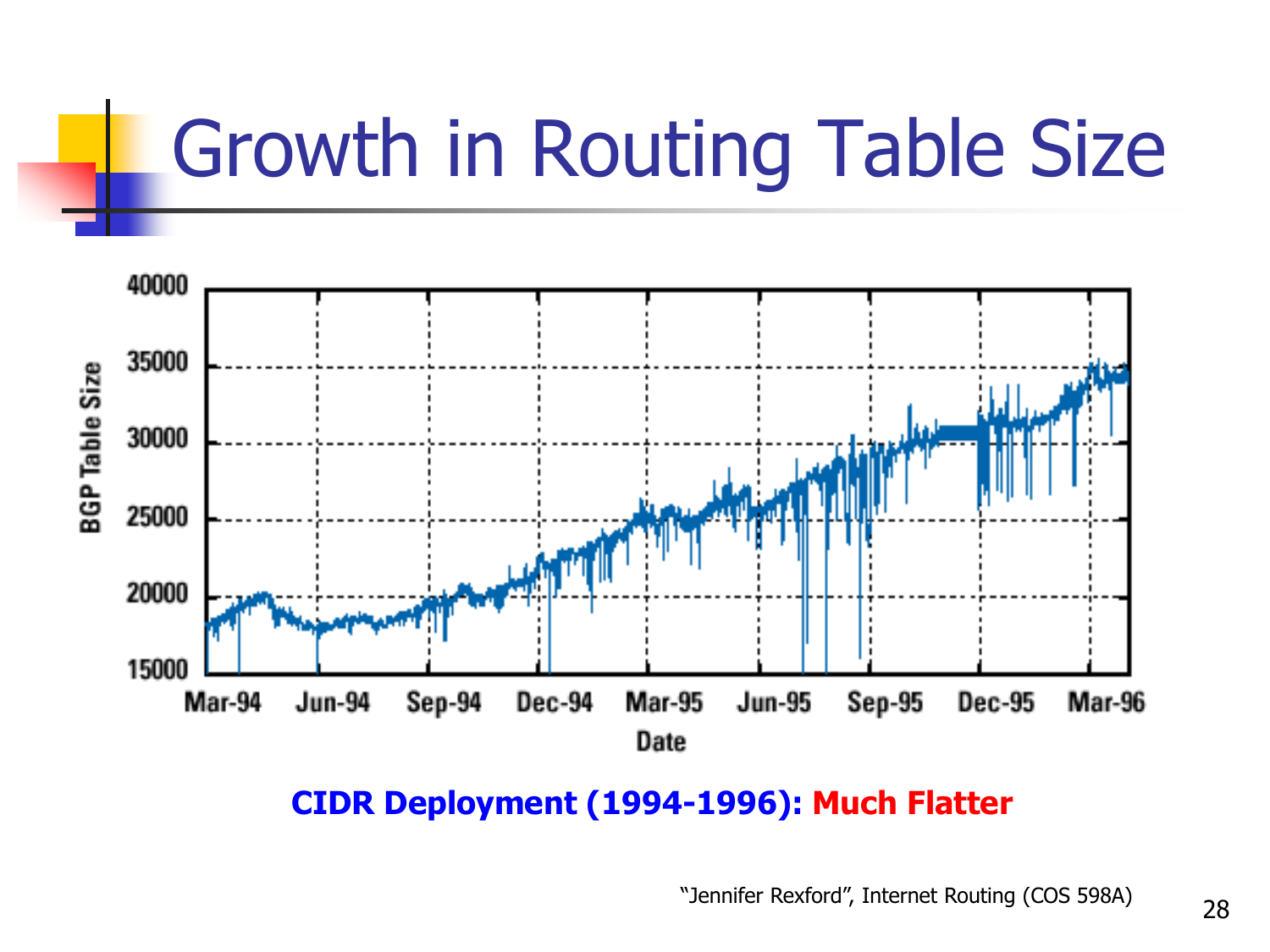# Autonomous System (AS)

- **A** single network domain
- **Grouping of computers/routers**
- **Operate in isolation from other groups**
- **A** single network administrative entity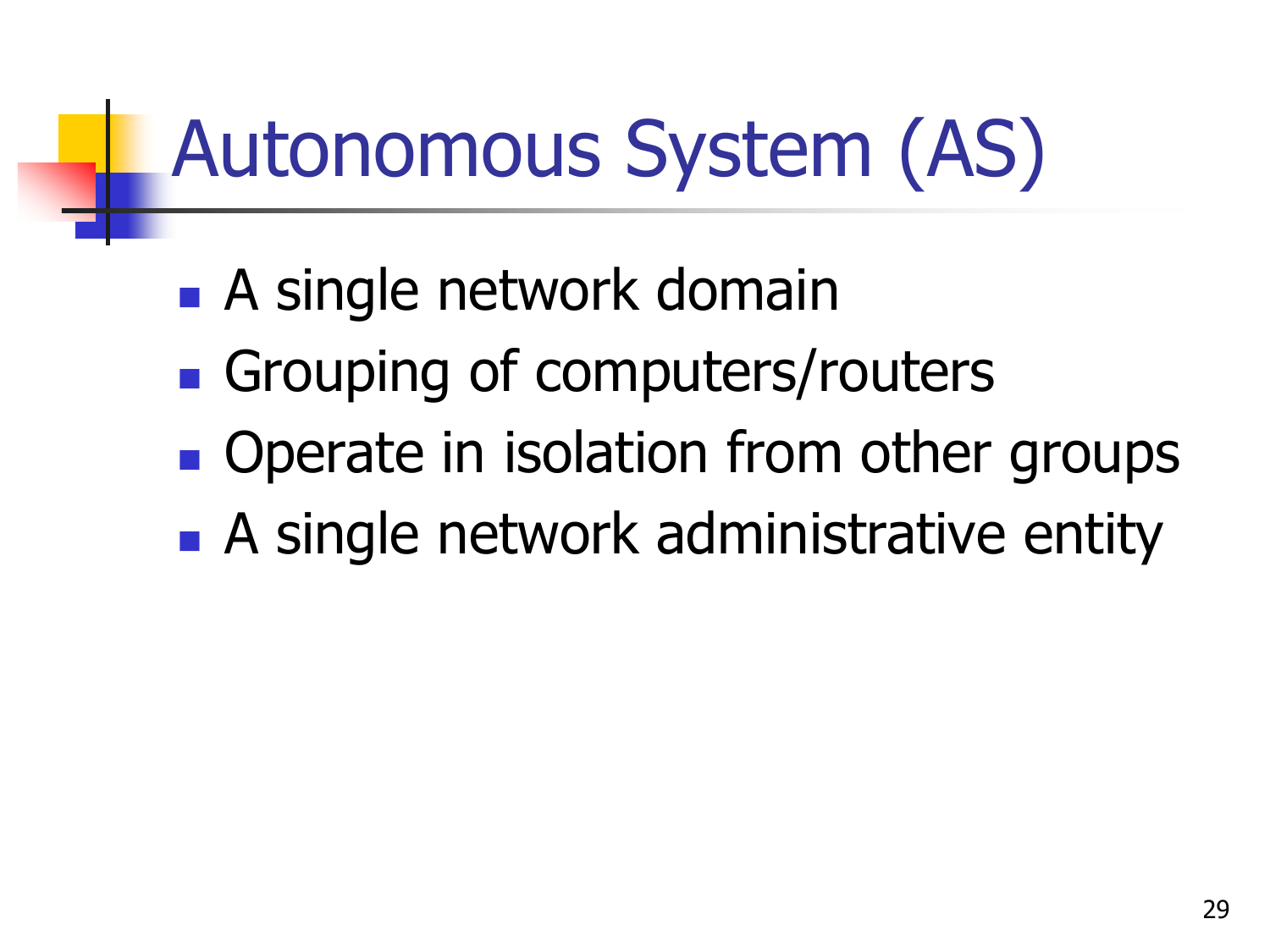# Autonomous System (AS)

- **Need protocols for distribute routing** information in the AS
	- **Example 1 Interior Gateway Protocols (IGPs)**
	- **Intradomain routing algorithms**
- Between AS
	- **Need interdomain routing algorithms**
	- **Exterior Gateway Protocols (EGPs)**
	- **Nore complex task**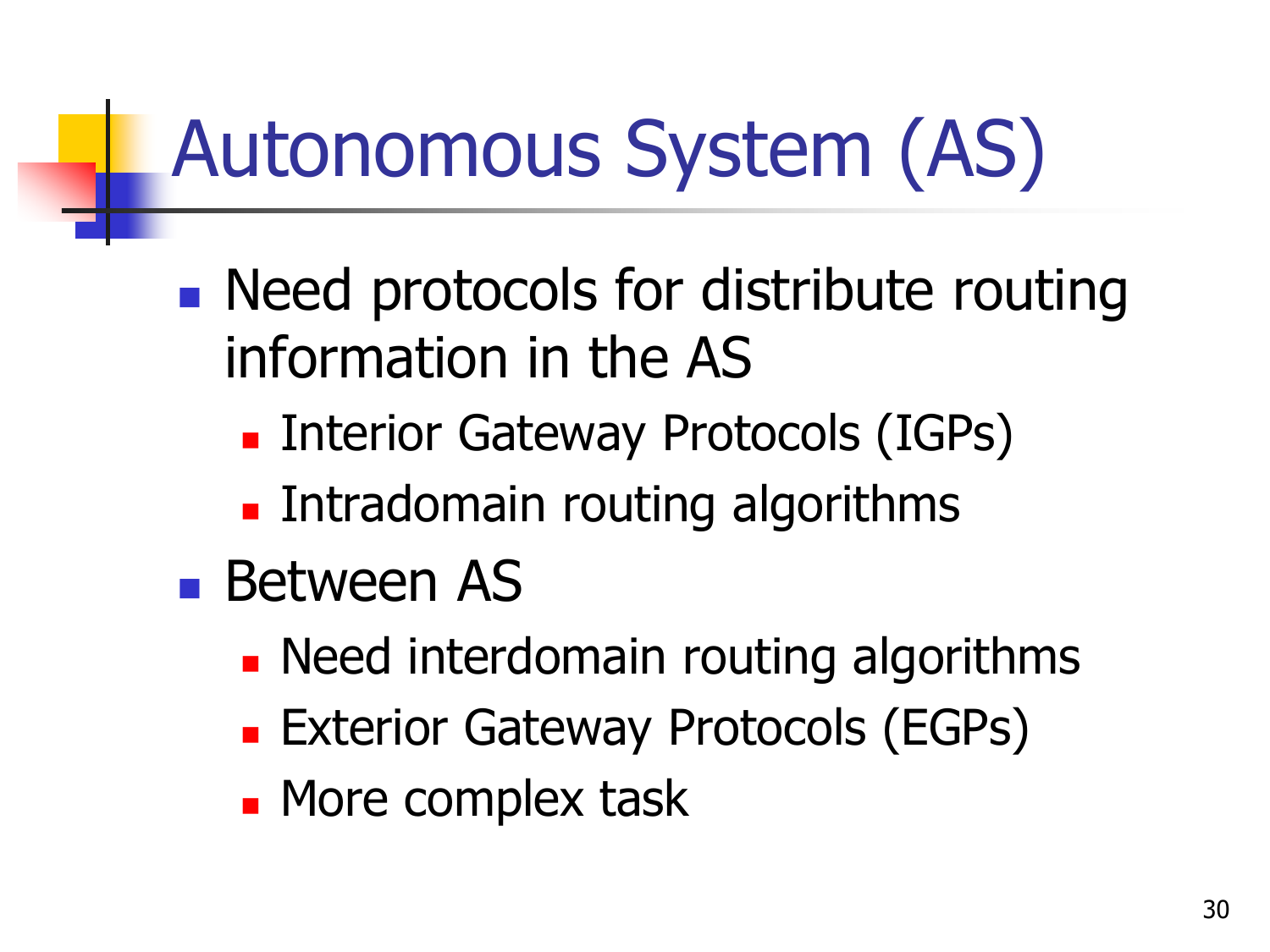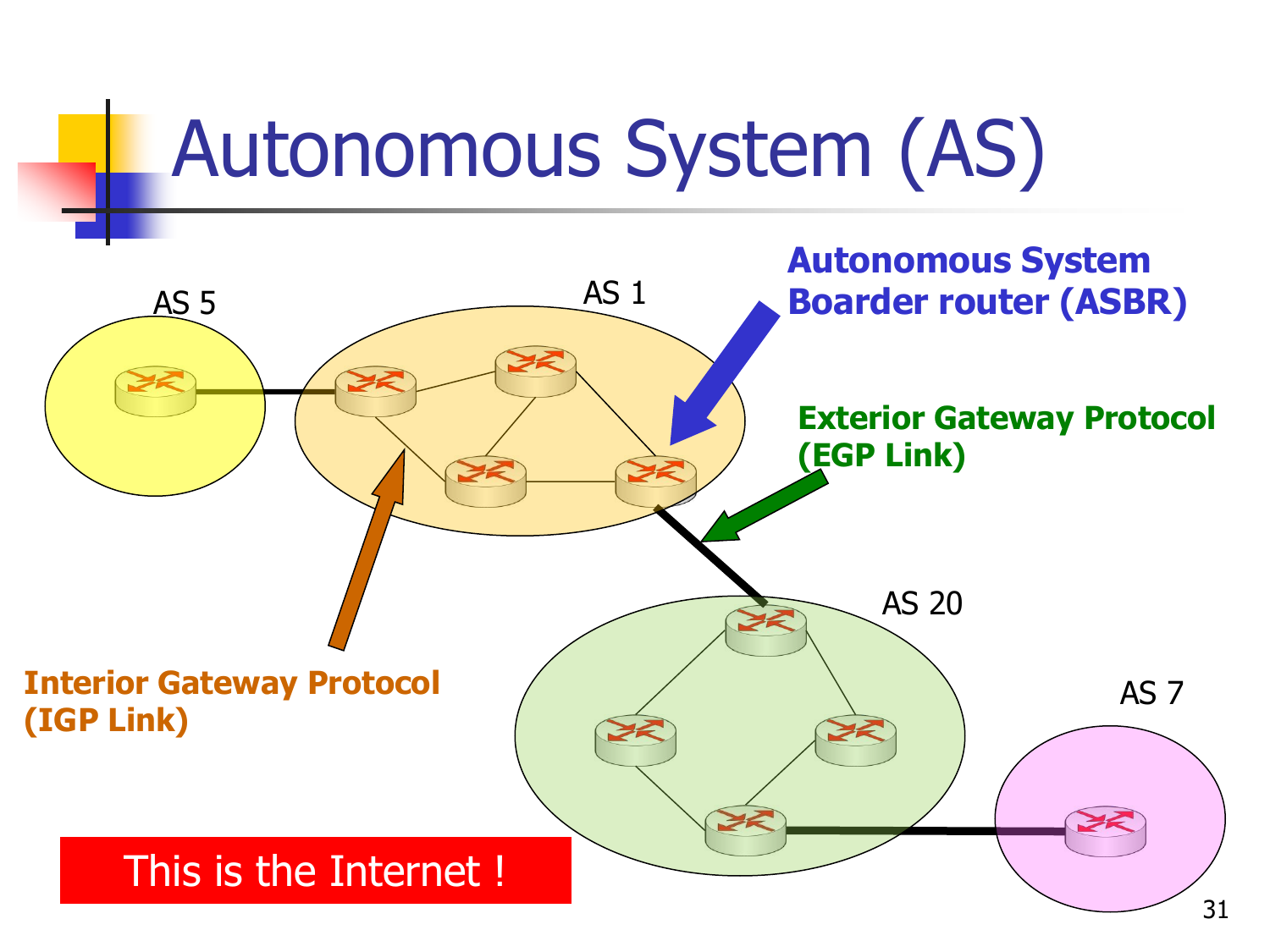## Types of AS

#### **Stub AS**

- **Diamage 1.1 Only has a single connection to one other AS**
- only carries *local traffic*

#### **Multihomed AS**

- **Connect to more than one other AS**
- **But will not carry transit traffic**

#### **Transit AS**

- **Connect to more than one other AS**
- Can carry both *local* and *transit* traffic